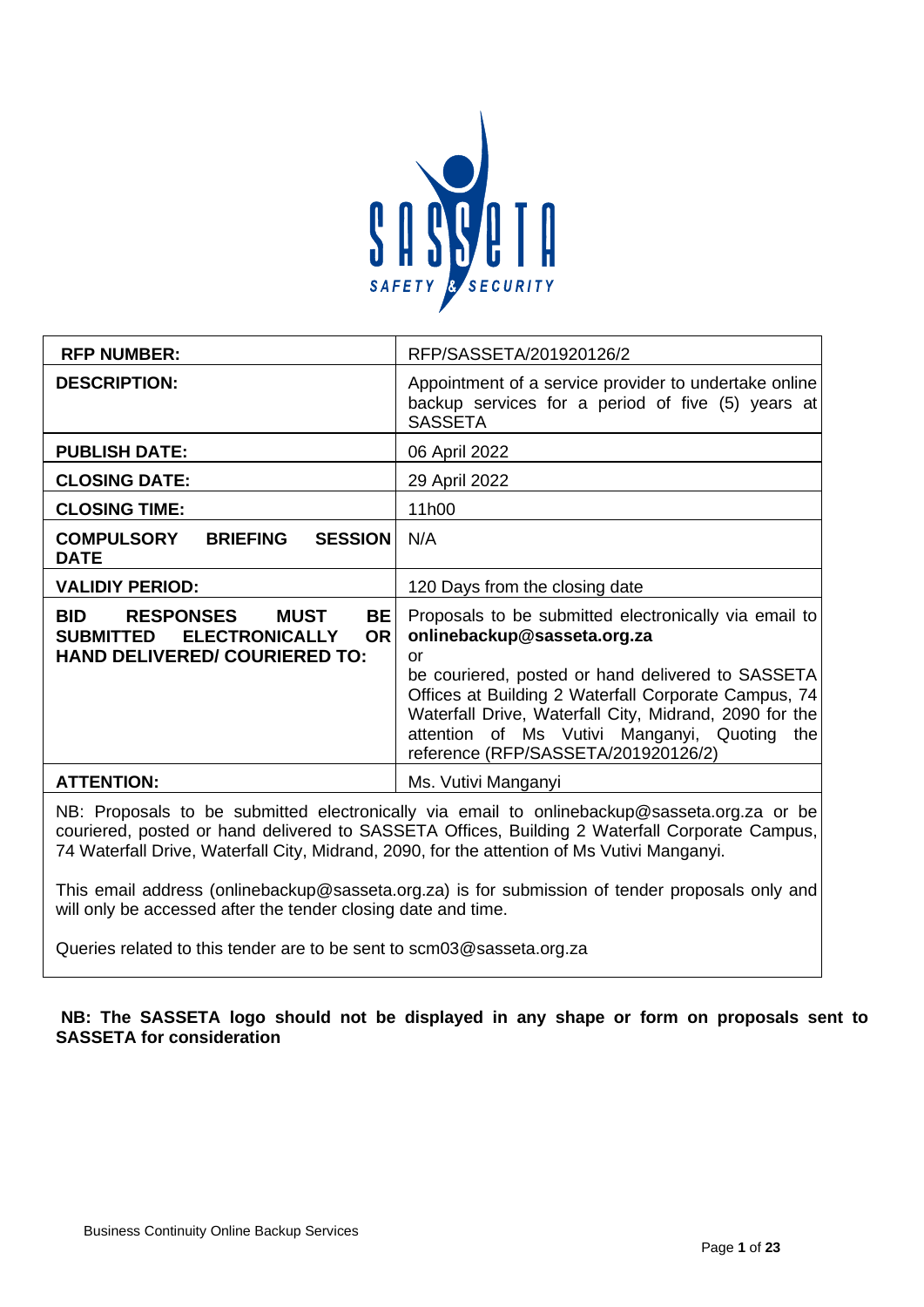# **DOCUMENTS IN THIS BID DOCUMENT PACK**

Bidders are to ensure that they have received all pages of this document, which consist of the following documents:

# **SECTION A**

- 1. RFP Submission Conditions and Instructions
- 2. Terms of Reference
- 3. Selection Process

# **SECTION B**

- 1. Special Conditions of Bid and Contract
- 2. Invitation to Quote (SBD 1)
- 3. Pricing Schedule (SBD 3.3)
- 4. Declaration of Interest (SBD 4)
- 5. Submission Checklist
- 6. General Conditions of Contract (Annexure A)
- 7. Map to SASSETA offices (Annexure B)

**NB.: Bidders are required to return the SASSETA attached Standard Bidding (SBD) forms and not submit SBD forms from other entities.**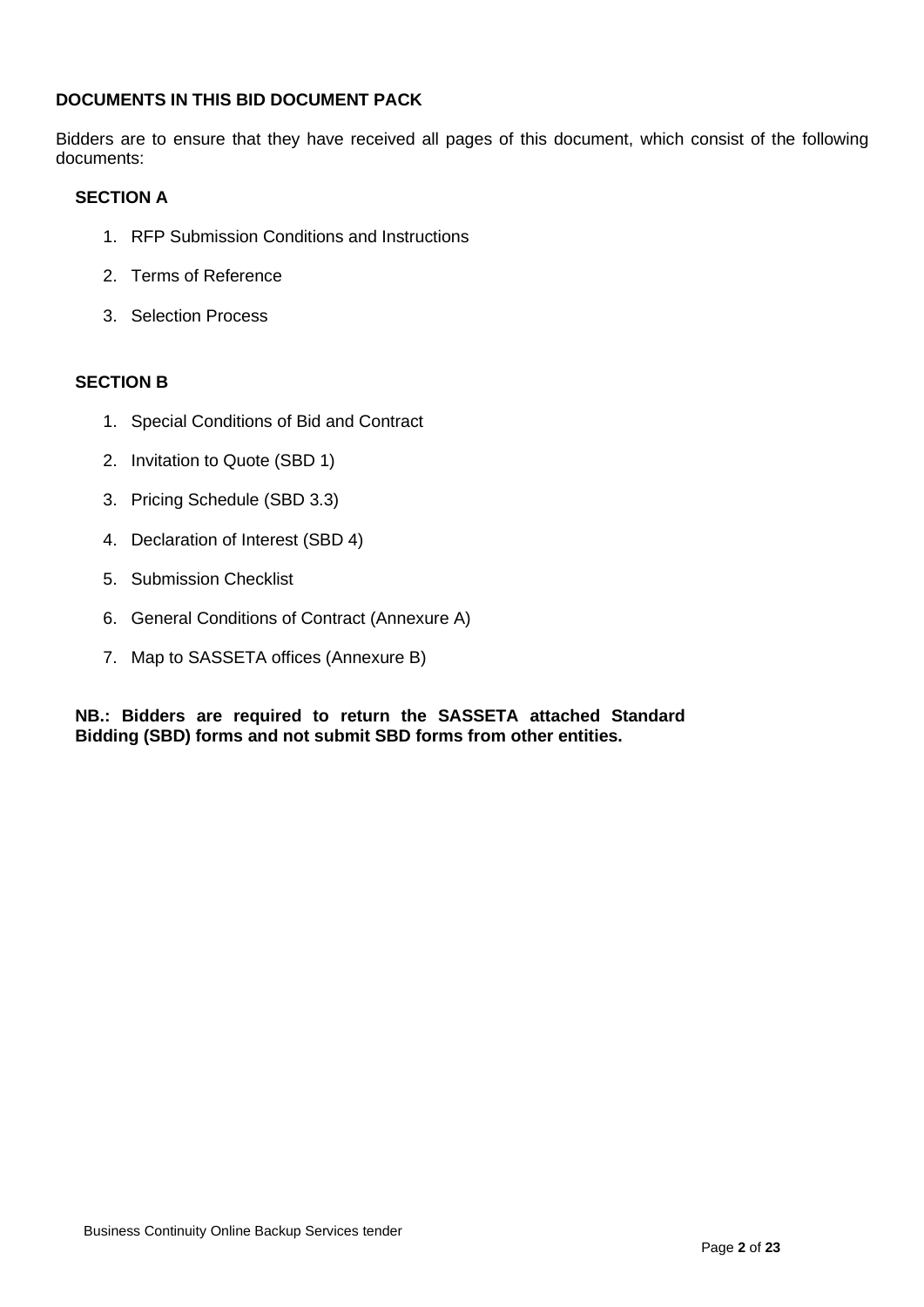# **1. RFP SUBMISSION CONDITIONS AND INSTRUCTIONS**

# **1.1 FRAUD AND CORRUPTION**

1.1.1 All service providers are to take note of the implications of contravening the prevention and Combating of Corrupt Activities Act, Act No 12 of 2004 and any other Act applicable.

# **1.2 COMPULSORY BRIEFING SESSION**

# 1.2.1 **There will be no briefing session for this Request for Proposal.**

# **1.3 CLARIFICATIONS/QUERIES**

1.3.1 Any clarification required by a bidder regarding the meaning or interpretation of the Terms of Reference, or any other aspect concerning the bid, is to be requested in writing (e-mail) from **Ms Vutivi Manganyi** at **[scm03@sasseta.org.za](mailto:scm03@sasseta.org.za)** by **Thursday 21 April 2022.** The bid **number** should be mentioned in all correspondence. **Telephonic requests for clarification will not be accepted**.

# **1.4 SUBMITTING BIDS**

1.4.1 Proposals to be submitted electronically via email to: [onlinebackup@sasseta.org.za.](mailto:onlinebackup@sasseta.org.za) **The maximum size to be 30 MB**.

# **OR**

Hard-copy document to be couriered, posted or hand delivered to SASSETA Offices, Building 2 Waterfall Corporate Campus, 74 Waterfall Drive, Waterfall City, Midrand, 2090 for the attention of Ms Vutivi Manganyi, Quoting the reference (RFP/SASSETA/201920126/2)

❖ Closing date and time: **Friday 29 April 2022 at 11h00**

# **1.5 LATE BIDS**

- 1.5.1 Bids received late shall not be considered. A bid will be considered late if it arrived only one second after 11h00 or any time thereafter. Bids arriving late will not be considered under any circumstances. Bidders are therefore strongly advised to ensure that bids be sent allowing enough time for any unforeseen events that may delay the delivery of the bid.
- 1.5.2 The official Telkom time (dial 1026) will be used to verify the exact closing time (11h00), especially for Hard copies.

# **1.6 DIRECTIONS TO SASSETA OFFICE FOR DELIVERY OF BIDS**

1.6.1 Directions to SASSETA offices are attached as **Annexure B** to this document.

#### 1.6.2 **Bidders should allow time to access the premises due to security arrangements that need to be observed.**

# **1.7 FORMAT OF BIDS**

1.7.1 Bidders must complete all the necessary bid documents and undertakings required in this bid document. Bidders are advised that their bid should be concise, written in plain English and simply presented.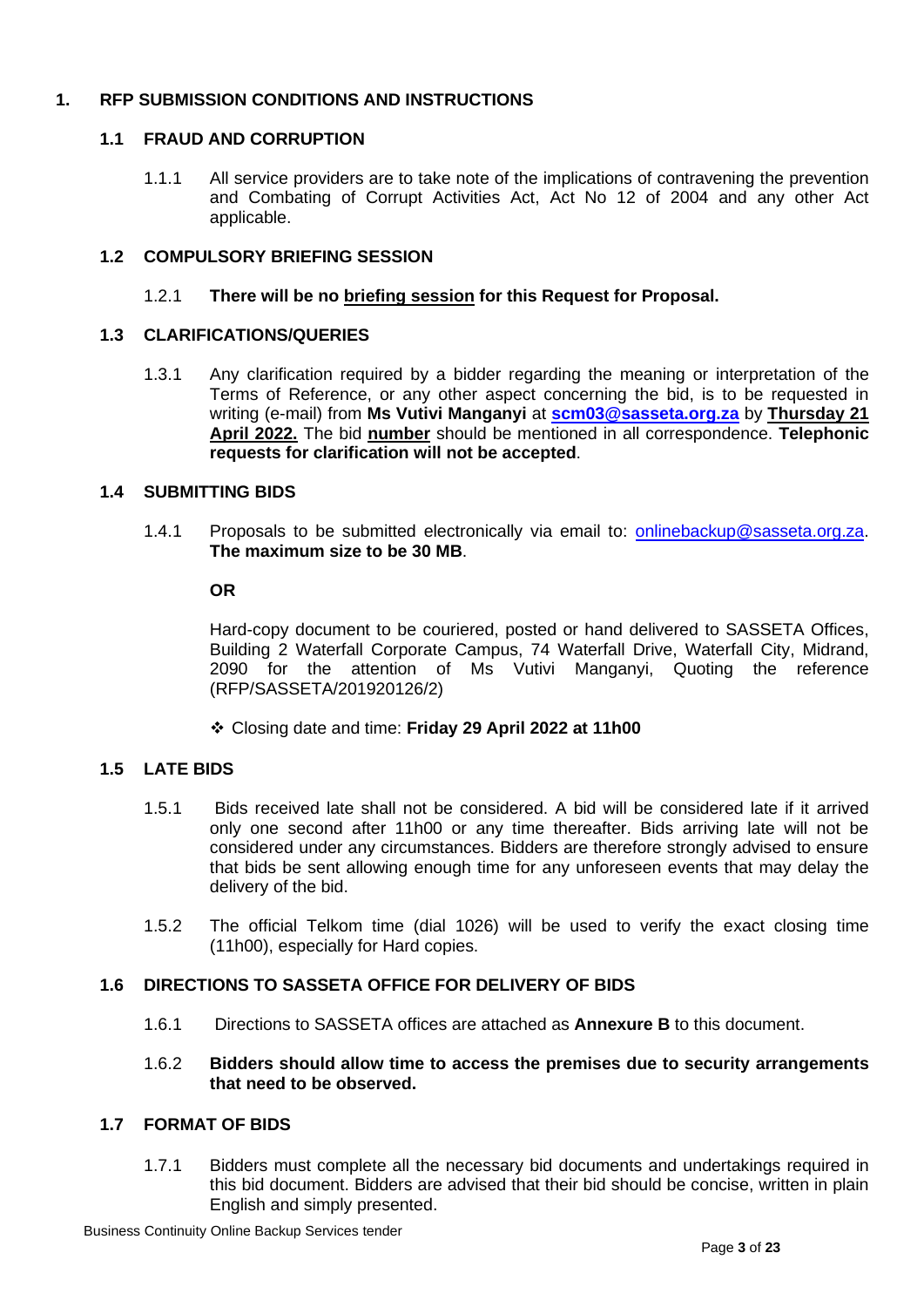1.7.2 Bidders are to set out their bid in the following format:

#### **Part 1: Invitation to Bid (SBD 1)**

Bidders must complete and submit the Invitation to Bid document.

# **Part 2: Pricing (SBD 3.3)**

Bidders Must complete SBD 3.3 as attached to this request in full and also must submit their own detailed quotation on their Company letterhead inclusive of VAT and any other costs as per the requirements of the Terms of Reference. **Bidders must attach their quotation on the company letterhead as part of SBD 3.3** 

#### **The value of this bid is estimated not to exceed R50 000 000 (all applicable taxes included)**

# **Part 3: Declaration of Interest (SBD 4)**

Each party to the bid must complete and submit the Declaration of Interest

#### . **Part 4: General Conditions of Contract (Annexure A)**

Bidders **must** initial each page of the General Conditions of Contract and submit with their bid document.

#### **Part 5: Technical approach and Methodology**

Bidder must at least:

Bidders to submit a fully detailed project implementation plan based on the timelines provided highlighting the following:

- All tasks and activities
- Resources
- Milestones and contingency plan to manage milestone

Describe, in detail, exactly how they propose to carry out the activities to achieve the outcomes identified in the terms of reference. Bidders are required to have the basic office equipment and the resource/s (which must include, laptop, 3G connection, landline, own office with the basic office equipment) will be located within the region where the work will be done. They should identify any possible problems that might hinder delivery and indicate how they will avoid or overcome such problems.

Describe how the work will be managed. Provide an organisation chart clearly indicating:

- ❖ The lines of reporting and supervision within the bidder's team.
- ❖ The lines of reporting between the bidder and SASSETA.

Identify the position(s) involved in the direct delivery of the service to be provided and in the overall management of the work and name the people who will fill these positions.

Describe the tasks, duties or functions to be performed by staff in these positions.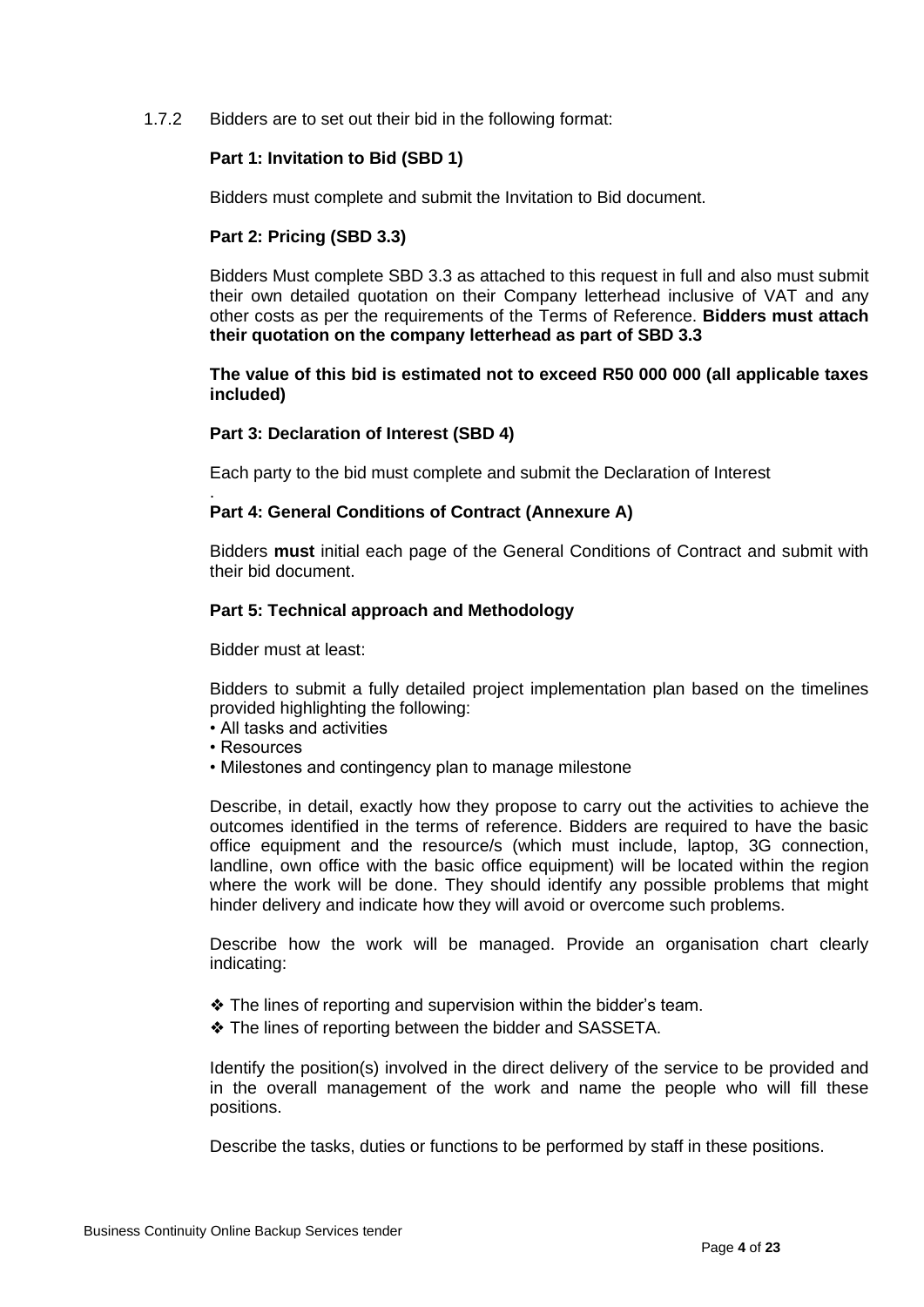Indicate the number of hours required to complete each task and the number of hours to be provided by each team member. The bidder must be able to work within strict time lines and have the capacity to do so.

Provide information on any additional value added services for consideration by SASSETA, and which will form part of the overall proposed solution. Please note that the additional value ads must be priced separately in the space provided for in the pricing schedule.

Bidders are to present such information in a matrix. The following is provided merely as guidance. Bidders are free to elaborate as they see fit.

| Outcome/<br>output | <b>Activity</b> | Team<br>member(s)<br>involved<br>and<br>(name<br>position) | <b>Person</b><br>for<br>days<br>each team<br>member | <b>Total</b><br>person<br>days |
|--------------------|-----------------|------------------------------------------------------------|-----------------------------------------------------|--------------------------------|
|                    |                 |                                                            |                                                     |                                |
|                    |                 |                                                            |                                                     |                                |

Provide a work plan of activities. In addition to providing details of the estimated number of workdays for each activity, bidders are to supply a detailed timetable that identifies when certain activities will be undertaken and over what period they will be spread. The timing of activities, the time needed to complete them, and the order in which they will be undertaken must be explained and justified.

Please note that part 5 should be no longer than 10 single-sided A4 pages in Arial 11 (font size).

# **Part 6: Bidders National Treasury CSD registration report**

Bidders to submit their CSD report indicating the validity of the bidder's registration. Directors listed on SBD 4 to be the same as those listed on the CSD report.

#### **Part 7: Bidder's quotation on their Company letterhead**

Bidders to attach a quotation on the Company letterhead inclusive of VAT and any other applicable costs in line with the SBD 3.3.

#### **Part 8: Signed Reference letters**

Bidders to submit a minimum of three (3) signed reference letters on the client's letterhead clearly detailing the scope of work, duration and impression the client has with the service provider.

#### **Part 9: Experience of the team leader**

Bidders to submit 1 X Project manager/Team leader CV highlighting three (3) years' of experience in Online Backup, Restoration, Maintenance and Monitoring services.

#### **Part 10: Experience of the technical members**

Bidders to submit 2 X Technical team members CVs highlighting three (3) years' of experience for each member in Online Backup, Restoration, Maintenance and Monitoring services.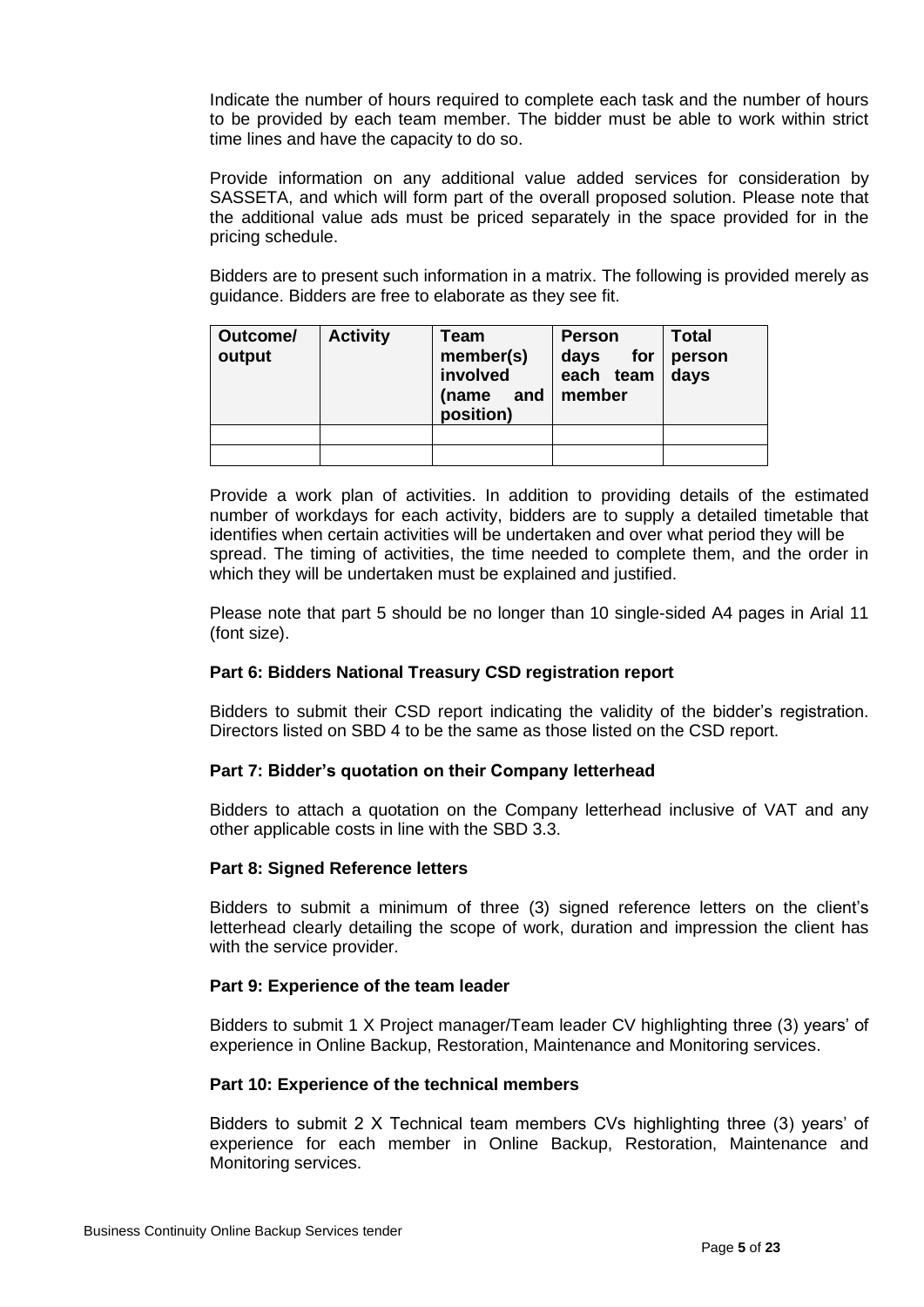#### **Part 11: Qualifications of the team members**

Bidders must submit copies of qualifications of the proposed three (3) members as follows:

• Team Leader to have Microsoft Certificate Solutions Expert (MCSE)/Microsoft Certified Professional (MCP),

• 2X technical members to each have, Cisco Certified Network Associate (CCNA) certificate.

#### **NB: Copies of certificates to be attached.**

International qualifications to be verified by SAQA and a copy of letters confirming the validity of the qualifications to be attached.

#### **NB: It is to be noted that the team leader proposed for this assignment cannot be replaced without prior approval by the SASSETA.**

#### **1.8 NEGOTIATION**

- 1.8.1 SASSETA has the right to enter into negotiation with a prospective service provider regarding any terms and conditions, including price(s), of a proposed contract.
- 1.8.2 SASSETA shall not be obliged to accept the lowest of any quotation, offer or bid.
- 1.8.3 SASSETA issues this bid invitation in good faith; however, it reserves the right to:
	- ❖ Cancel or delay the selection process at any time, without explanation,
	- ❖ Not to select any of the respondents to this bid invitation, without explanation,
	- ❖ Exclude certain services, without explanation.
- 1.8.4 A contract will only be deemed to be concluded when reduced to writing in a contract form signed by the designated responsible person of both parties.

#### **1.9 REASONS FOR REJECTION**

- 1.9.1 SASSETA shall reject a bid for the award of a contract if the recommended bidder has committed a proven corrupt or fraudulent act in competing for the particular contract.
- 1.9.2 SASSETA may disregard the bid of any bidder if that bidder, or any of its directors:
	- 1.9.2.1 have abused the Supply Chain Management systems of SASSETA.
	- 1.9.2.2 have committed proven fraud or any other improper conduct in relation to such systems.
	- 1.9.2.3 have failed to perform on any previous contract and the proof exists.
- 1.9.3 Such actions shall be communicated to the National Treasury.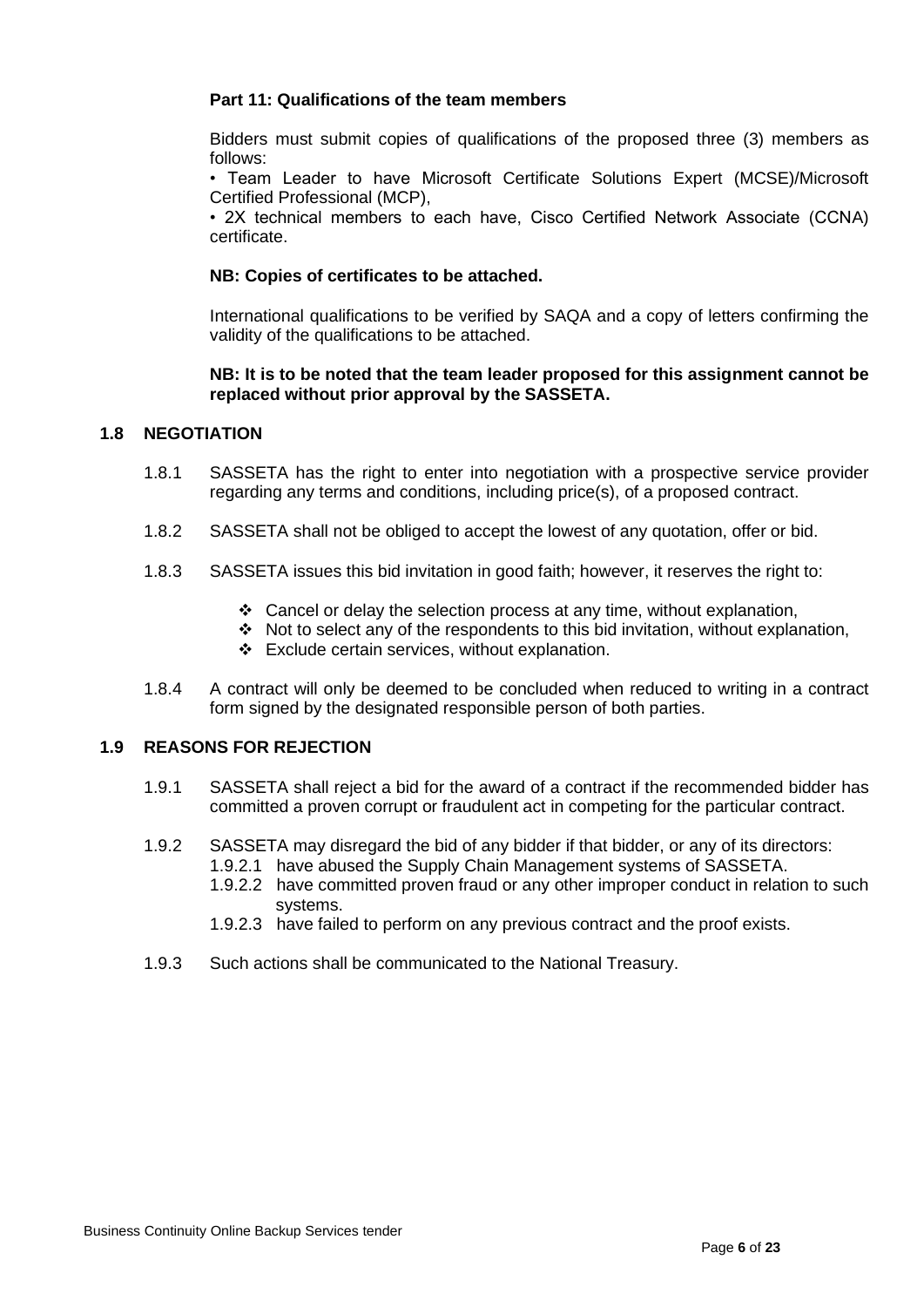# **2. TERMS OF REFERENCE**

# **2.1 INTRODUCTION AND BACKGROUND**

- 2.1.1 The Safety and Security Sector Education and Training Authority (SASSETA) was established on 1 July 2005. It is one of the twenty-one (21) Sector Education and Training Authorities (SETAs) established in terms of the Skills Development Act (Act 97 of 1998) as amended. SASSETA's licence has been renewed until 31st March 2030. SASSETA is classified as a schedule 3A Public Entity in terms of the Public Finance Management Act, (Act 1 of 1999, as amended). SASSETA reports to the Department of Higher Education and Training (DHET).
- 2.1.2 SASSETA utilises Information and Communication Technology (ICT) as the platform to manage and provide access to its systems and communicate with its stakeholders. Through the use of ICT, SASSETA generates and utilises enormous amount of data that is backed up in accordance with the backup policy.

# **2.2 PURPOSE**

- 2.2.1 This Request for Proposals (RFP) seeks to invite credible electronic data management organisations with a good track record to submit proposals for the supply of online backup services for a period of five (5) years from date of appointment.
- 2.2.2 It is required that the bidders are compliant to The Protection of Personal Information Act (POPIA).

# **2.3 SCOPE OF WORK**

- 2.3.1 The successful service provider is expected to provide the following scope of work:
	- 2.3.1.1 Migration of SASSETA data (all virtual servers inclusive of the information, applications and configurations) from the current service provider currently stored online up to 40 TB;
	- 2.3.1.2 Back-up and replicate the current SASSETA data on a daily basis for a retention period of not more than three (3) months at a time;
	- 2.3.1.3 Provide quarterly tests where SASSETA backed up ICT Infrastructure is successfully restored.
	- 2.3.1.4 Provide services to restore backups to enable the recovered systems to be used as production data for the duration required by SASSETA; and
	- 2.3.1.5 The recovery specialist should assist the SASSETA staff to restore data and systems:
		- 2.3.1.5.1 The recovery of enterprise backup software data, and;
		- 2.3.1.5.2 The recovery of applications and data to a point which user or applications expert enablement or usage is required.
	- 2.3.1.6 Provide failover solution;
		- 2.3.1.6.1 In case of disaster, the recovery specialist will be required assist SASSETA staff by providing guidance on how to switch to the failover network (i.e SASSETAFAILOVER VPN). The process should allow SASSETA staff to be able to access all applications systems in the environment including but not limited to HR System, Financial System, BoardPack System, File server etc.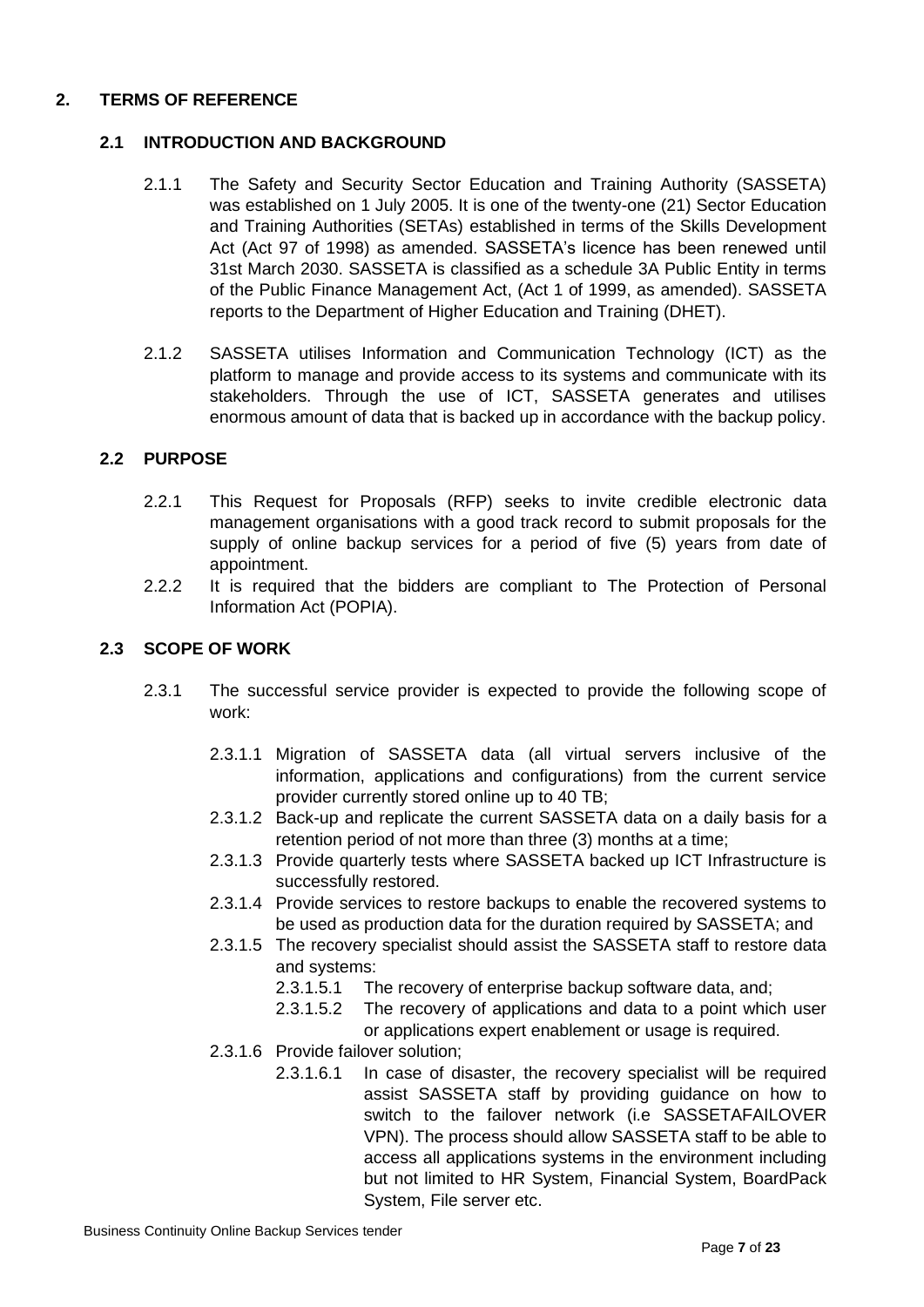2.3.1.6.2 This will be an adhoc item, the service provider is expected to perform bi-annual failover solution tests.

# **2.4 REQUIRED DELIVERABLES**

- 2.4.1 The service provider is expected to provide the following:
	- 2.4.1.1 Migration of SASSETA data from the current service provider currently stored online up to 40 TB;
	- 2.4.1.2 Back-up and replicate the current SASSETA data on a daily basis for a retention period of not more than three (3) months at a time;
	- 2.4.1.3 Services to restore backups to enable the recovered systems to be used as production data for the duration required by SASSETA;
	- 2.4.1.4 The recovery specialist to assist the SASSETA staff to restore systems which includes:
		- 2.4.1.4.1 The recovery of enterprise backup software data, and;
		- 2.4.1.4.2 The recovery of applications and data to a point which user or applications expert enablement or usage is required.

# **2.5 SKILLS AND EXPERIENCE OF THE BIDDING COMPANY AND THE TEAM MEMBERS PROPOSED FOR THE ASSIGNMENT**

- 2.5.1 The bidding company should demonstrate the following skills and experience:
	- 2.5.1.1 A minimum of three (3) assignments with public or private institutions where the service provider has undertaken the implementation of online backup and Restoration, Maintenance and Monitoring services. Service Providers to submit a minimum of three (3) signed reference letters from clients (existing or previous). Reference letters must be on the client's letterhead, signed and clearly detailing the scope of work, duration and impression the client has with the service provider.
	- 2.5.1.2 The team should demonstrate the experience and skills in the following:
		- 2.5.1.2.1 Bidders must submit a minimum of three (3) members CVs (1 X Project Manager/Team leader, 2 X Technicians), highlighting three (3) years' of experience for each member in Online Backup, Restoration, Maintenance and Monitoring services;
		- 2.5.1.2.2 Bidders must submit copies of qualifications of the proposed three (3) members as follows:
		- 2.5.1.2.3 Team Leader to have Microsoft Certificate Solutions Expert (MCSE)/Microsoft Certified Professional (MCP),
		- 2.5.1.2.4 2 X technical members to each have, Cisco Certified Network Associate (CCNA) certificate.

#### **NB: Bidders must clearly indicate their team leader on the proposal document.**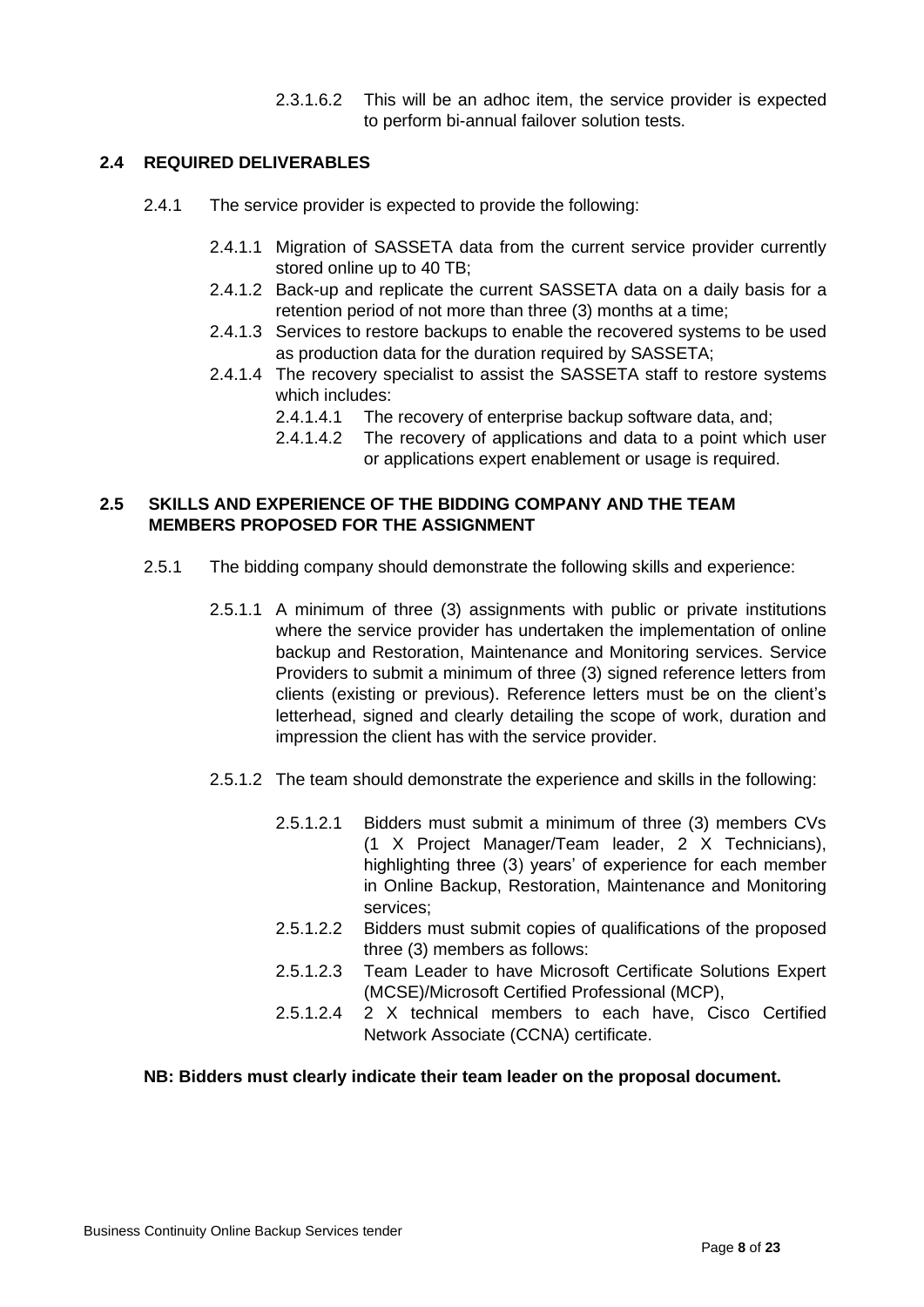# **2.6 TIMEFRAMES FOR DELIVERY OF THE WORK**

- 2.6.1 The total contract period for this assignment will be for five (5) years from date of appointment.
- 2.6.2 The data migration (once -off implementation) activity is to be completed within 1 month from date of appointment.

# **2.7 SUBMISSION REQUIREMENTS**

- 2.7.1 The proposal of the bidder is required to consist of, and demonstrate, the following:
	- 2.7.1.1 Methodology as to how the scope of work will be executed;
	- 2.7.1.2 Project plan as to when various activities will be scheduled and when the deliverables will be submitted; and
	- 2.7.1.3 Profile of the bidder;
	- 2.7.1.4 Team structure, roles and responsibilities;
	- 2.7.1.5 Detailed CVs of three (3) team members (1 X Project Manager and 2 x technical staff members);
	- 2.7.1.6 Experience of the bidder in similar projects successfully undertaken and delivered with Signed reference letters on an official letterhead from three contactable referees demonstrating skills and expertise to undertake the project.

# **2.8 PRICING**

2.8.1 Service Providers are requested to provide an all-inclusive cost of this project assignment and complete this information on SBD 3.3 in this document.

# **2.9 ACCOUNTABILITY AND REPORTING**

2.9.1 The service provider will report directly to the ICT Manager for the duration of the contract.

# **2.10 INTELLECTUAL PROPERTY**

2.10.1 The service provider will be contracting with SASSETA. All products and data of this project, in whatever format raw or analysed, will be the confidential information for utilization by SASSETA. All information and documents received from SASSETA is to be kept confidential and may not be used or distributed in any format without the written approval of SASSETA. To this end, the service provider will be required to sign a confidentiality agreement within the Contract.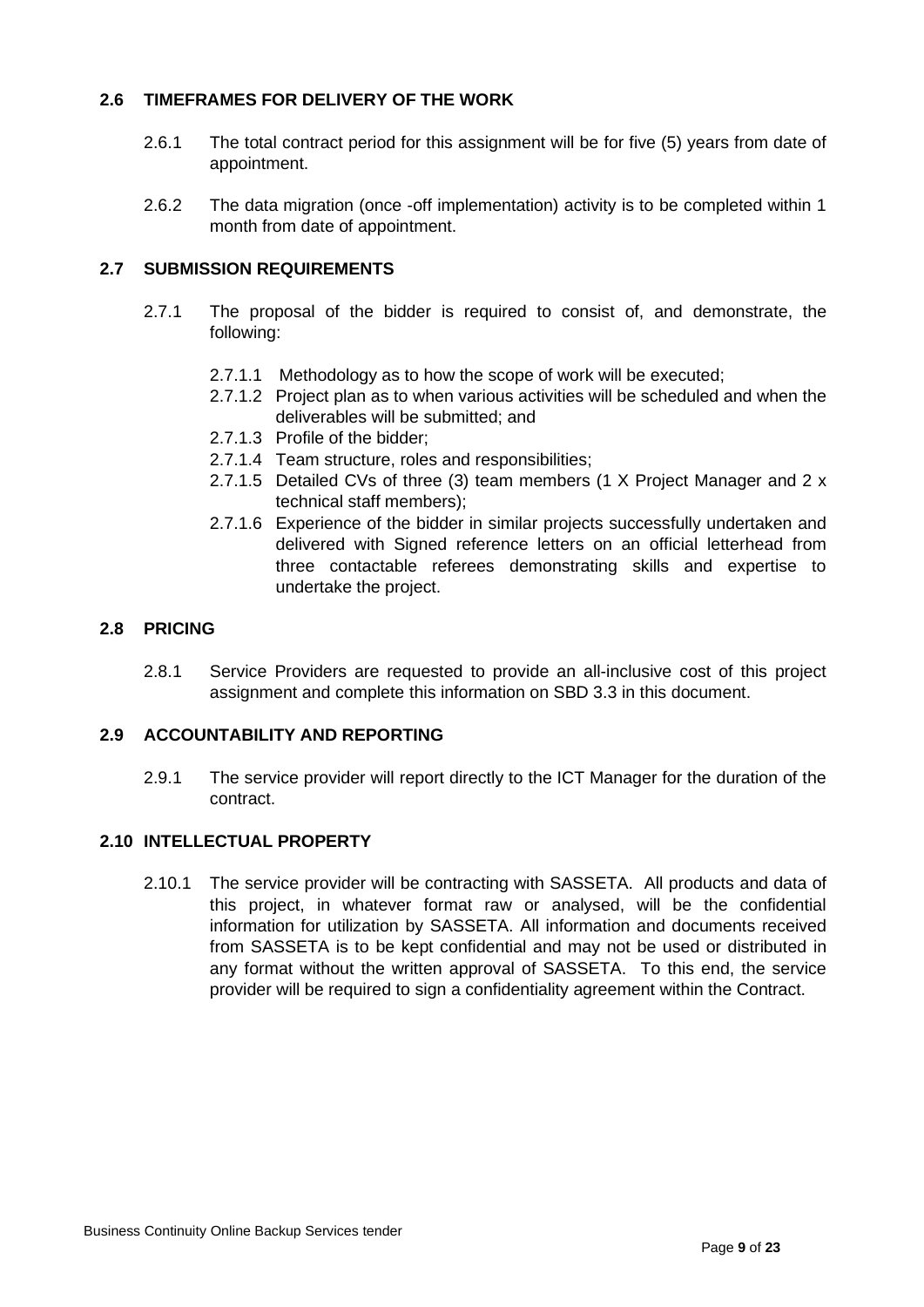# **3. PROPOSED SELECTION CRITERIA**

#### **3.1 Compliance with minimum requirements**

3.1.1 All bids duly lodged will be examined to determine compliance with bidding requirements and conditions. Bids who have not adhered or deviated to the requirements/conditions, will be eliminated from further evaluation.

#### 3.1.2 **Conditions for selection/short listing**

3.1.2.1 All submissions will be evaluated as follows:

#### **3.1.2.1.1 Phase 1 – Service Providers to:**

- Submit their proposal by the closing date and time. **Proposals submitted after the closing date and time will be disqualified from further evaluation.**
- Register the proposals in the tender register at SASSETA reception. **Proposals not recorded on the tender submission register at SASSETA reception will be disqualified from further evaluation.**
- Complete and submit all Standard Bidding Documents (SBD) forms mentioned above on page 2 of this document, namely: SBD1, SBD3.3, SBD4.
- Be registered on the National Treasury Central Supplier Database (CSD) by the closing date and time of this request for quotation. Bidders are to provide SASSETA with a copy of their CSD registration report downloaded from the National Treasury CSD Website.
- Initial each page of the General Condition of Contract (Annexure A) and submit with the proposal

# **3.1.2.1.2 Phase 2 – Functionality evaluation**

- Bidders who meet the requirements above will be evaluated on functionality requirements as per the table below:
	- 0: Required document/item not submitted
	- 1: Satisfactory should be adequate for stated element
	- 2: Exceptional mastery of the requirement should ensure extremely effective performance.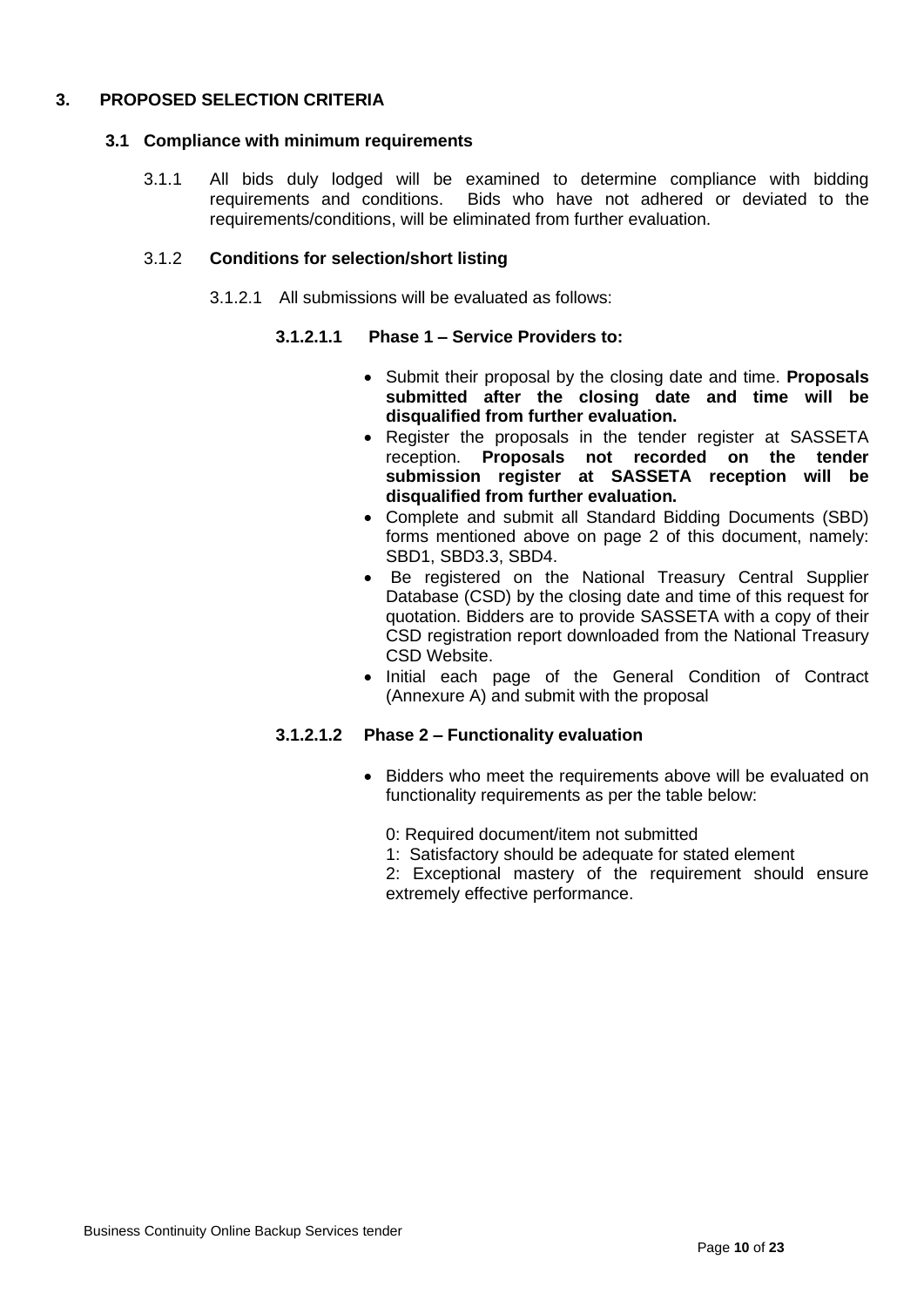| <b>FUNCTIONALITY EVALUATION</b><br><b>ELEMENT</b>                                                                                                                                                                                                                                                                                                                                              |                                                                | <b>FUNCTIONALITY</b><br><b>WEIGHT</b>                                                                                                                                                                                                                                                                                                                                                                                                                                                                                                                                                                                                                                                                                                          | <b>TOTAL</b><br><b>SCORE</b> |  |
|------------------------------------------------------------------------------------------------------------------------------------------------------------------------------------------------------------------------------------------------------------------------------------------------------------------------------------------------------------------------------------------------|----------------------------------------------------------------|------------------------------------------------------------------------------------------------------------------------------------------------------------------------------------------------------------------------------------------------------------------------------------------------------------------------------------------------------------------------------------------------------------------------------------------------------------------------------------------------------------------------------------------------------------------------------------------------------------------------------------------------------------------------------------------------------------------------------------------------|------------------------------|--|
| 1. Proposed technical<br>approach and<br>research / evaluation methodology of the<br><b>bidder</b>                                                                                                                                                                                                                                                                                             | <b>Evaluation criteria</b><br>Rating<br>out of<br>$\mathbf{2}$ |                                                                                                                                                                                                                                                                                                                                                                                                                                                                                                                                                                                                                                                                                                                                                |                              |  |
| The service provider to submit a fully detailed<br>project implementation plan based on the<br>timelines provided highlighting<br>• All tasks and activities<br>Resources;<br>Milestones and contingency plan to manage<br>milestone<br>The implementation phase must be completed<br>within a month from date of appointment                                                                  | $\overline{0}$<br>$\mathbf{1}$<br>$\overline{2}$               | included/<br>Project<br>Implementation<br>Short<br>No.<br>Project<br>Implementation that does not relate to the full scope of work.<br>Project Implementation that includes the full scope of work,<br>required timeframes and deliverables, and can be delivered<br>within 1 month.<br>Project Implementation that includes the full scope of work,<br>required timeframes and deliverables and can be delivered<br>within a period less than one (1) month. Inclusion of a project<br>plan which indicates activities and timeframes that adhere to the<br>terms of reference. Project plan also includes team member's<br>days of work of each activity and the resource/s that will<br>undertake each activity.                            | 30%                          |  |
| NB.: Methodology demonstrating less than one<br>(1) month will score the maximum of 30 points                                                                                                                                                                                                                                                                                                  |                                                                |                                                                                                                                                                                                                                                                                                                                                                                                                                                                                                                                                                                                                                                                                                                                                |                              |  |
| 2. Suitability of the bidding Company                                                                                                                                                                                                                                                                                                                                                          |                                                                |                                                                                                                                                                                                                                                                                                                                                                                                                                                                                                                                                                                                                                                                                                                                                |                              |  |
| The Bidding Company has undertaken a<br>(3) projects for the<br>minimum of three<br>Implementation of<br>backup<br>online<br>and<br>Restoration, Maintenance and Monitoring<br>services<br>Submit a minimum of three (3) signed<br>reference letters on the client's letterhead<br>clearly detailing the scope of work, duration<br>and impression the client has with the service<br>provider | $\overline{0}$<br>1<br>$\overline{2}$                          | Bidder has not undertaken a project for the implementation of<br>Online Backup, Restoration, Maintenance and Monitoring<br>services and no signed reference letters submitted.<br>Bidder has undertaken a minimum of three (3) projects for the<br>implementation of Online Backup, Restoration, Maintenance and<br>Monitoring services. Bidder has submitted a minimum of three<br>(3) signed reference letters on the client's letterhead clearly<br>detailing the scope of work, duration and impression the client<br>has with the service provider<br>Bidder has undertaken four (4) or more projects on the<br>implementation of Online Backup, Restoration, Maintenance and<br>Monitoring. Bidder has submitted four (4) or more signed | 25%                          |  |
| <b>NB.:</b> Four (4) or more signed reference letters                                                                                                                                                                                                                                                                                                                                          |                                                                | reference letters on the client's letterhead clearly detailing the<br>scope of work, duration and impression the client has with the                                                                                                                                                                                                                                                                                                                                                                                                                                                                                                                                                                                                           |                              |  |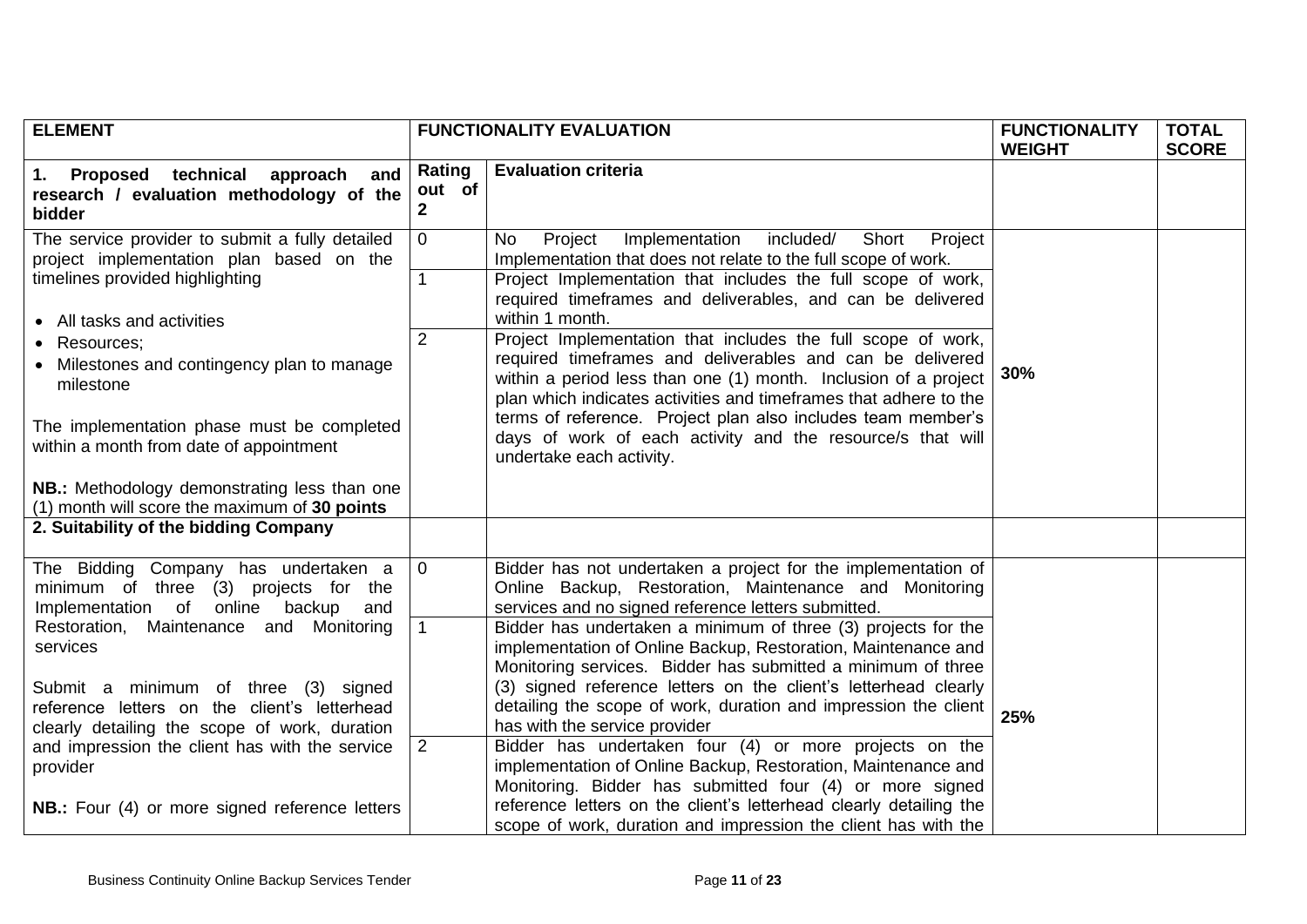| <b>ELEMENT</b>                                                                                                                                                                               | <b>FUNCTIONALITY EVALUATION</b> |                                                                                                                                                                                                                                                                                                            |     |  | <b>FUNCTIONALITY</b><br><b>WEIGHT</b> | <b>TOTAL</b><br><b>SCORE</b> |
|----------------------------------------------------------------------------------------------------------------------------------------------------------------------------------------------|---------------------------------|------------------------------------------------------------------------------------------------------------------------------------------------------------------------------------------------------------------------------------------------------------------------------------------------------------|-----|--|---------------------------------------|------------------------------|
| will score the maximum of 25 points.                                                                                                                                                         |                                 | service provider                                                                                                                                                                                                                                                                                           |     |  |                                       |                              |
| 3. Suitability of the project team leader                                                                                                                                                    |                                 |                                                                                                                                                                                                                                                                                                            |     |  |                                       |                              |
| Bidders to<br>submit<br>1 X Project<br>manager/Team leader CV highlighting<br>three (3) years' of experience in Online<br>Backup, Restoration, Maintenance and                               | $\mathbf 0$                     | Bidder did not submit CV of the proposed team leader. Bidder<br>has submitted CV with less than three (3) years of experience in<br>the implementation of Online Backup, Restoration, Maintenance<br>and Monitoring services                                                                               |     |  |                                       |                              |
| Monitoring services;<br><b>NB.:</b> A CV of the team leader demonstrating                                                                                                                    | 1                               | Bidder submitted CVs of the team leader demonstrating three<br>(3) years of experience in the implementation of Online Backup,<br>Restoration, Maintenance and Monitoring services                                                                                                                         | 25% |  |                                       |                              |
| four or more years in implementation of online $ 2 $<br>Restoration, Maintenance and Monitoring<br>services will score the maximum of 25 points.                                             |                                 | Bidder submitted CVs of the team leader demonstrating four (4)<br>or more years of experience in the implementation of Online<br>Backup, Restoration, Maintenance and Monitoring services.                                                                                                                 |     |  |                                       |                              |
| Bidders to submit 2 X Technical team<br>members CVs highlighting three (3) years'<br>of experience for each member in Online<br>Backup, Restoration, Maintenance and<br>Monitoring services; | $\mathbf 0$                     | Bidder did not submit CVs of the proposed team members.<br>Bidder has submitted less than two (2) members CVs.<br>Submitted CVs demonstrate that not all two (2) members have<br>three (3) years of experience in the implementation of Online<br>Backup, Restoration, Maintenance and Monitoring services |     |  |                                       |                              |
| <b>NB.:</b> A CV of the team leader demonstrating<br>four or more years in implementation of online<br>Restoration, Maintenance and Monitoring                                               | $\mathbf{1}$                    | Bidder submitted CVs of the two (2) members demonstrating<br>that all two (2) members have three (3) years of experience in<br>the implementation of Online Backup, Restoration, Maintenance<br>and Monitoring services                                                                                    | 10% |  |                                       |                              |
| services will score the maximum of 10 points.                                                                                                                                                | $\overline{2}$                  | Bidder submitted CVs of the two (2) members demonstrating<br>that all two (2) members have four (4) or more years of<br>experience in the implementation of Online Backup, Restoration,<br>Maintenance and Monitoring services                                                                             |     |  |                                       |                              |
| $\overline{0}$<br>Bidders must submit copies of qualifications of<br>the proposed three (3) members as follows:<br>1 X Project Manager to have in Microsoft                                  |                                 | Bidder did not submit copies of qualifications for the three (3)<br>proposed team members/ Bidder submitted insufficient copies of<br>qualifications                                                                                                                                                       |     |  |                                       |                              |
| Certificate Solutions Expert (MCSE)/Microsoft   1<br>Certified Professional (MCP),<br>2 X Technical team members to each have<br>Cisco Certified Network Associate (CCNA)                    |                                 | <b>Bidders submitted:</b><br>copy of Microsoft Certificate Solutions Expert<br>(MCSE)/Microsoft Certified Professional (MC) for<br>the Project Manager/Team leader                                                                                                                                         | 10% |  |                                       |                              |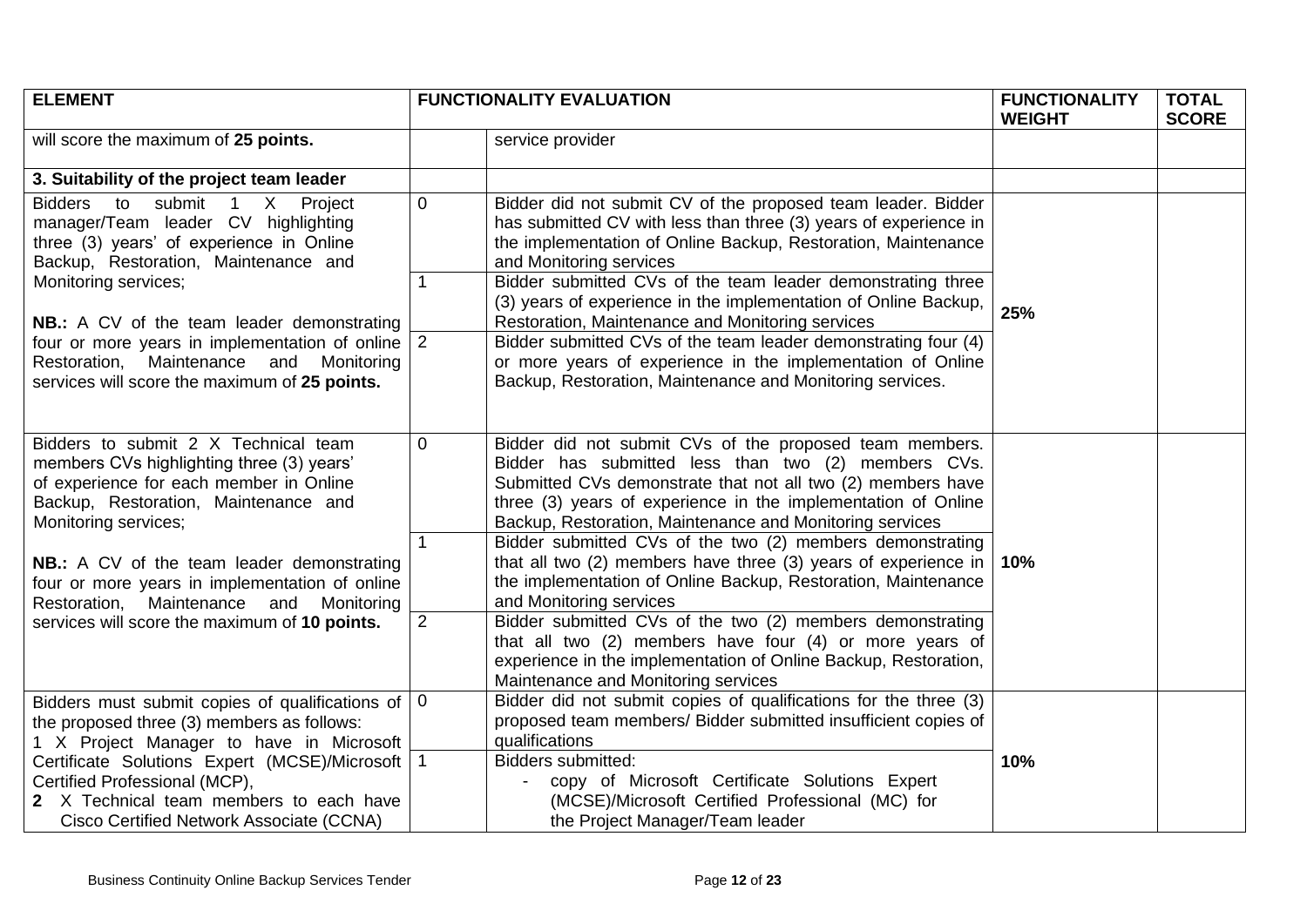| <b>ELEMENT</b>                                                                                                                                           | <b>FUNCTIONALITY EVALUATION</b>                                                      | <b>FUNCTIONALITY</b><br><b>WEIGHT</b> | <b>TOTAL</b><br><b>SCORE</b> |
|----------------------------------------------------------------------------------------------------------------------------------------------------------|--------------------------------------------------------------------------------------|---------------------------------------|------------------------------|
| <b>NB:</b> International qualifications to be verified by<br>SAQA and a copy of letters confirming the<br>validity of the qualifications to be attached. | 2 X Technical team members to each have Cisco Certified<br>Network Associate (CCNA). |                                       |                              |
| <b>NB.:</b> A MCSE/ MCP certificate of team leader<br>and CCNA certificate of each technical team<br>member will score the maximum of 10 points.         |                                                                                      |                                       |                              |
| Total                                                                                                                                                    |                                                                                      | 100%                                  |                              |

**N/B: Bidders need to obtain a minimum of 70% for functionality for them to be evaluated further on the 80 preference points system. Bidders who obtain less than 70% for functionality will be eliminated from further evaluation.**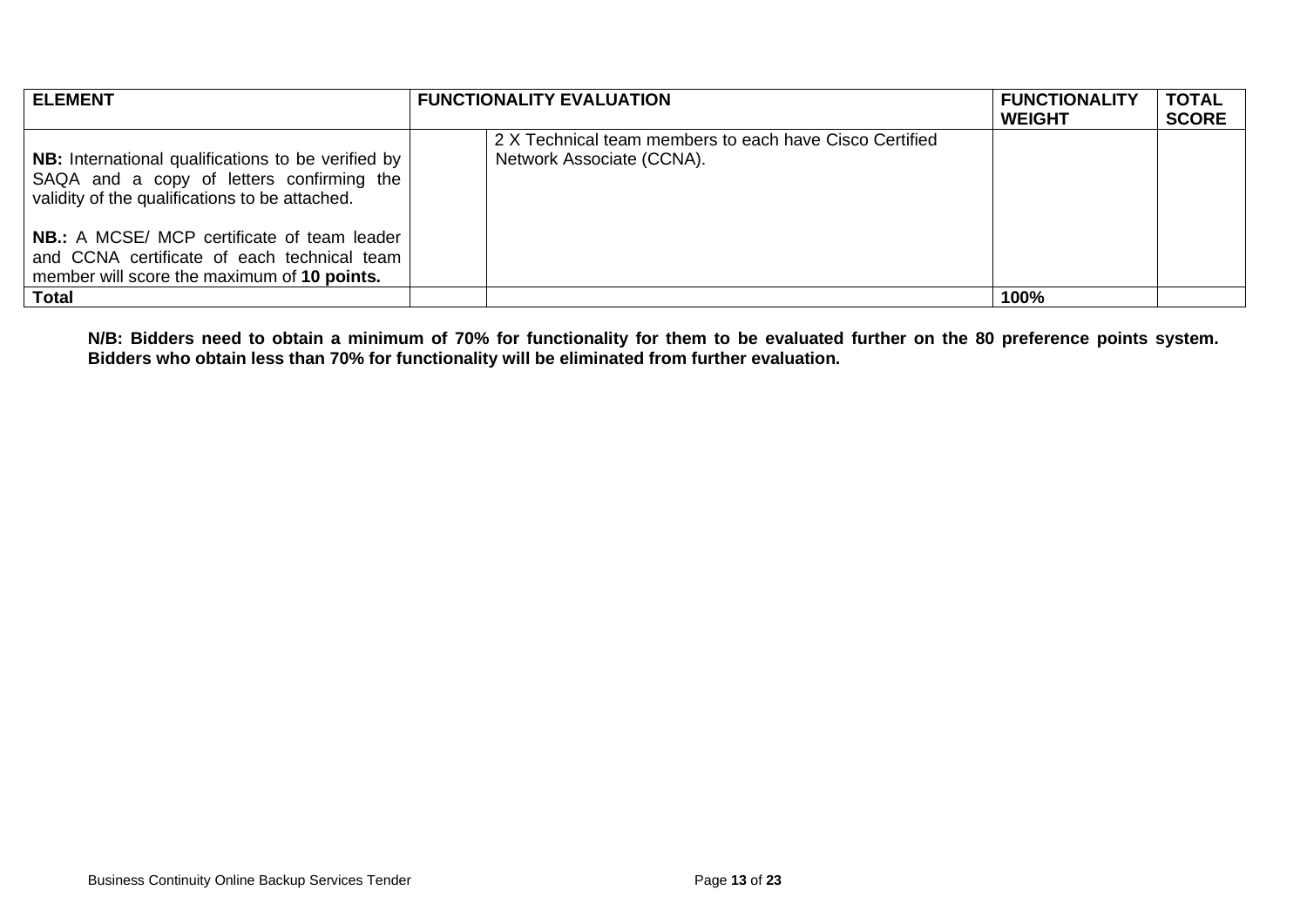#### **3.1.2.1.3 Phase 3 – Price**

**The value of this bid is estimated not to exceed R50 000 000 (all applicable taxes included) and therefore the 80 system shall be applicable where** 80 points will be allocated to price as follows:

| <b>Evaluation Criterion on Price</b>              |     |  |  |
|---------------------------------------------------|-----|--|--|
| Relative competitiveness of proposed price<br>100 |     |  |  |
| <b>TOTAL FOR PRICE</b>                            | 100 |  |  |

# **3.2 ADJUDICATION OF BID**

The Bid Adjudication Committee will consider the recommendations of the Bid Evaluation Committee (BEC) and make a recommendation to the Award Authority to make the final award. The successful bidder will usually be the service provider submitted the lowest bid price based on firm, verifiable and justifiable grounds, or no award at all.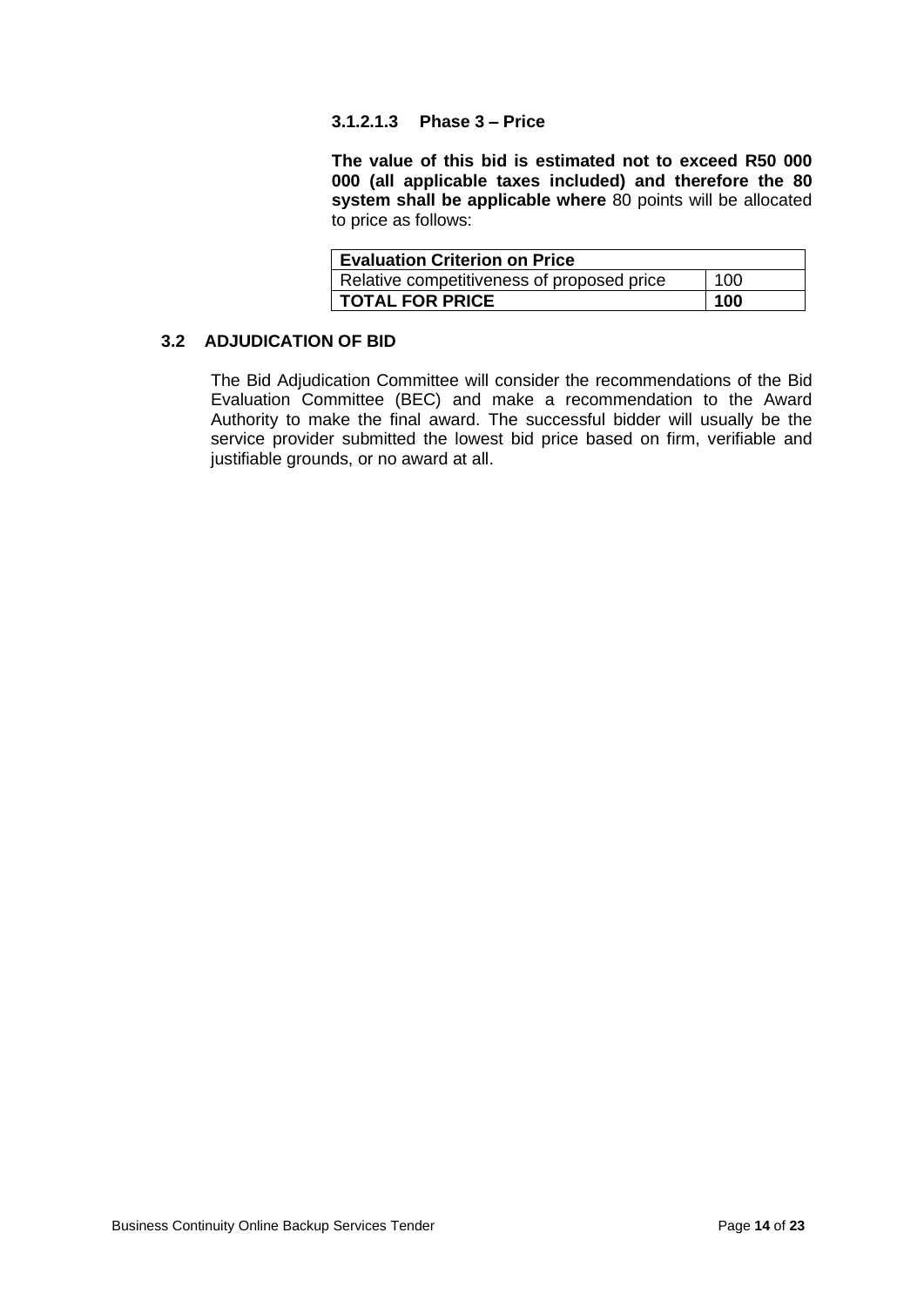**SBD1** 

**PART A - INVITATION TO BID**

|                                                                                                                                                                                                                                                |                              | <b>FANI A - INVITATION TO BID</b> |                                |                               |                                                |           |
|------------------------------------------------------------------------------------------------------------------------------------------------------------------------------------------------------------------------------------------------|------------------------------|-----------------------------------|--------------------------------|-------------------------------|------------------------------------------------|-----------|
| YOU ARE HEREBY INVITED TO BID FOR REQUIREMENTS OF THE (NAME OF DEPARTMENT/ PUBLIC ENTITY)                                                                                                                                                      |                              |                                   |                                |                               |                                                |           |
| RFP/SASSETA/201920126/2   CLOSING DATE:<br><b>BID NUMBER:</b><br>29 April 2022<br><b>CLOSING TIME:</b><br>11h00<br>Appointment of a service provider to undertake online backup services for a period of five (5)                              |                              |                                   |                                |                               |                                                |           |
| years at SASSETA<br><b>DESCRIPTION</b>                                                                                                                                                                                                         |                              |                                   |                                |                               |                                                |           |
| <b>PROPOSALS TO BE EMAILED:</b>                                                                                                                                                                                                                |                              |                                   |                                |                               |                                                |           |
| Proposals to be submitted electronically via email to oninebackup@sasseta.org.za OR be couriered, posted or hand<br>delivered to SASSETA Offices, Building 2 Waterfall Corporate Campus, 74 Waterfall Drive, Waterfall City, Midrand, 2090 for |                              |                                   |                                |                               |                                                |           |
| the attention of Ms Vutivi Manganyi                                                                                                                                                                                                            |                              |                                   |                                |                               |                                                |           |
| BIDDING PROCEDURE ENQUIRIES MAY BE DIRECTED<br><b>TO</b>                                                                                                                                                                                       |                              |                                   |                                |                               | <b>TECHNICAL ENQUIRIES MAY BE DIRECTED TO:</b> |           |
| <b>CONTACT PERSON</b>                                                                                                                                                                                                                          | <b>Ms Vutivi Manganyi</b>    |                                   |                                | <b>CONTACT PERSON</b>         | <b>Ms Vutivi Manganyi</b>                      |           |
| <b>E-MAIL ADDRESS</b>                                                                                                                                                                                                                          | Scm03@sasseta.org.za         |                                   |                                | <b>E-MAIL ADDRESS</b>         | Scm03@sasseta.org.za                           |           |
| <b>SUPPLIER INFORMATION</b>                                                                                                                                                                                                                    |                              |                                   |                                |                               |                                                |           |
| <b>NAME OF BIDDER</b>                                                                                                                                                                                                                          |                              |                                   |                                |                               |                                                |           |
| POSTAL ADDRESS                                                                                                                                                                                                                                 |                              |                                   |                                |                               |                                                |           |
| <b>STREET ADDRESS</b>                                                                                                                                                                                                                          |                              |                                   |                                |                               |                                                |           |
| <b>TELEPHONE NUMBER</b>                                                                                                                                                                                                                        | <b>CODE</b>                  |                                   |                                | <b>NUMBER</b>                 |                                                |           |
| <b>CELLPHONE NUMBER</b>                                                                                                                                                                                                                        |                              |                                   |                                |                               |                                                |           |
| <b>FACSIMILE NUMBER</b>                                                                                                                                                                                                                        | <b>CODE</b>                  |                                   |                                | <b>NUMBER</b>                 |                                                |           |
| <b>E-MAIL ADDRESS</b>                                                                                                                                                                                                                          |                              |                                   |                                |                               |                                                |           |
| <b>REGISTRATION</b><br><b>VAT</b><br><b>NUMBER</b>                                                                                                                                                                                             |                              |                                   |                                |                               |                                                |           |
| <b>SUPPLIER</b>                                                                                                                                                                                                                                | <b>TAX</b>                   |                                   |                                | <b>CENTRAL</b>                |                                                |           |
| <b>COMPLIANCE STATUS</b>                                                                                                                                                                                                                       | <b>COMPLIANCE</b>            |                                   | <b>OR</b>                      | <b>SUPPLIER</b>               |                                                |           |
|                                                                                                                                                                                                                                                | <b>SYSTEM PIN:</b>           |                                   |                                | <b>DATABASE No:</b>           | <b>MAAA</b>                                    |           |
| <b>B-BBEE STATUS LEVEL</b><br><b>VERIFICATION</b>                                                                                                                                                                                              | <b>TICK APPLICABLE BOXI</b>  |                                   | <b>B-BBEE</b><br>LEVEL         | <b>STATUS</b><br><b>SWORN</b> | <b>[TICK APPLICABLE BOX]</b>                   |           |
| <b>CERTIFICATE</b>                                                                                                                                                                                                                             | $\Box$ Yes                   | $\Box$ No                         | <b>AFFIDAVIT</b>               |                               | $\Box$ Yes<br>$\Box$ No                        |           |
|                                                                                                                                                                                                                                                |                              |                                   |                                |                               |                                                |           |
| [A B-BBEE STATUS LEVEL VERIFICATION CERTIFICATE/ SWORN AFFIDAVIT (FOR EMES & QSEs) MUST BE                                                                                                                                                     |                              |                                   |                                |                               |                                                |           |
| <b>SUBMITTED IN ORDER TO QUALIFY FOR PREFERENCE POINTS FOR B-BBEET</b>                                                                                                                                                                         |                              |                                   |                                |                               |                                                |           |
| <b>ARE</b><br>YOU<br><b>THE</b><br><b>ACCREDITED</b>                                                                                                                                                                                           |                              |                                   |                                | ARE YOU A FOREIGN             |                                                |           |
| <b>REPRESENTATIVE</b><br>IN.                                                                                                                                                                                                                   |                              |                                   |                                | BASED SUPPLIER FOR            |                                                |           |
| SOUTH AFRICA FOR                                                                                                                                                                                                                               | $\Box$ Yes                   | $\Box$ No                         | <b>THE</b><br><b>/SERVICES</b> | <b>GOODS</b><br><b>/WORKS</b> | $\Box$ Yes                                     | $\Box$ No |
| <b>THE</b><br><b>GOODS</b><br>/WORKS<br>/SERVICES                                                                                                                                                                                              | <b>IF YES ENCLOSE PROOFI</b> |                                   | <b>OFFERED?</b>                |                               | [IF YES, ANSWER PART B:3]                      |           |
| OFFERED?                                                                                                                                                                                                                                       |                              |                                   |                                |                               |                                                |           |
| <b>QUESTIONNAIRE TO BIDDING FOREIGN SUPPLIERS</b>                                                                                                                                                                                              |                              |                                   |                                |                               |                                                |           |
| IS THE ENTITY A RESIDENT OF THE REPUBLIC OF SOUTH AFRICA (RSA)?                                                                                                                                                                                |                              |                                   |                                |                               | $\Box$ YES $\Box$ NO                           |           |
| DOES THE ENTITY HAVE A BRANCH IN THE RSA?                                                                                                                                                                                                      |                              |                                   |                                |                               | $\Box$ YES $\Box$ NO                           |           |
| DOES THE ENTITY HAVE A PERMANENT ESTABLISHMENT IN THE RSA?                                                                                                                                                                                     |                              |                                   |                                |                               | $\Box$ YES $\Box$ NO                           |           |
| DOES THE ENTITY HAVE ANY SOURCE OF INCOME IN THE RSA?                                                                                                                                                                                          |                              |                                   |                                |                               | $\Box$ Yes $\Box$ No                           |           |
| IS THE ENTITY LIABLE IN THE RSA FOR ANY FORM OF TAXATION?                                                                                                                                                                                      |                              |                                   |                                |                               | □ YES □ NO                                     |           |
| IF THE ANSWER IS "NO" TO ALL OF THE ABOVE, THEN IT IS NOT A REQUIREMENT TO REGISTER FOR A TAX<br>COMPLIANCE STATUS SYSTEM PIN CODE FROM THE SOUTH AFRICAN REVENUE SERVICE (SARS) AND IF NOT<br>REGISTER AS PER 2.3 BELOW.                      |                              |                                   |                                |                               |                                                |           |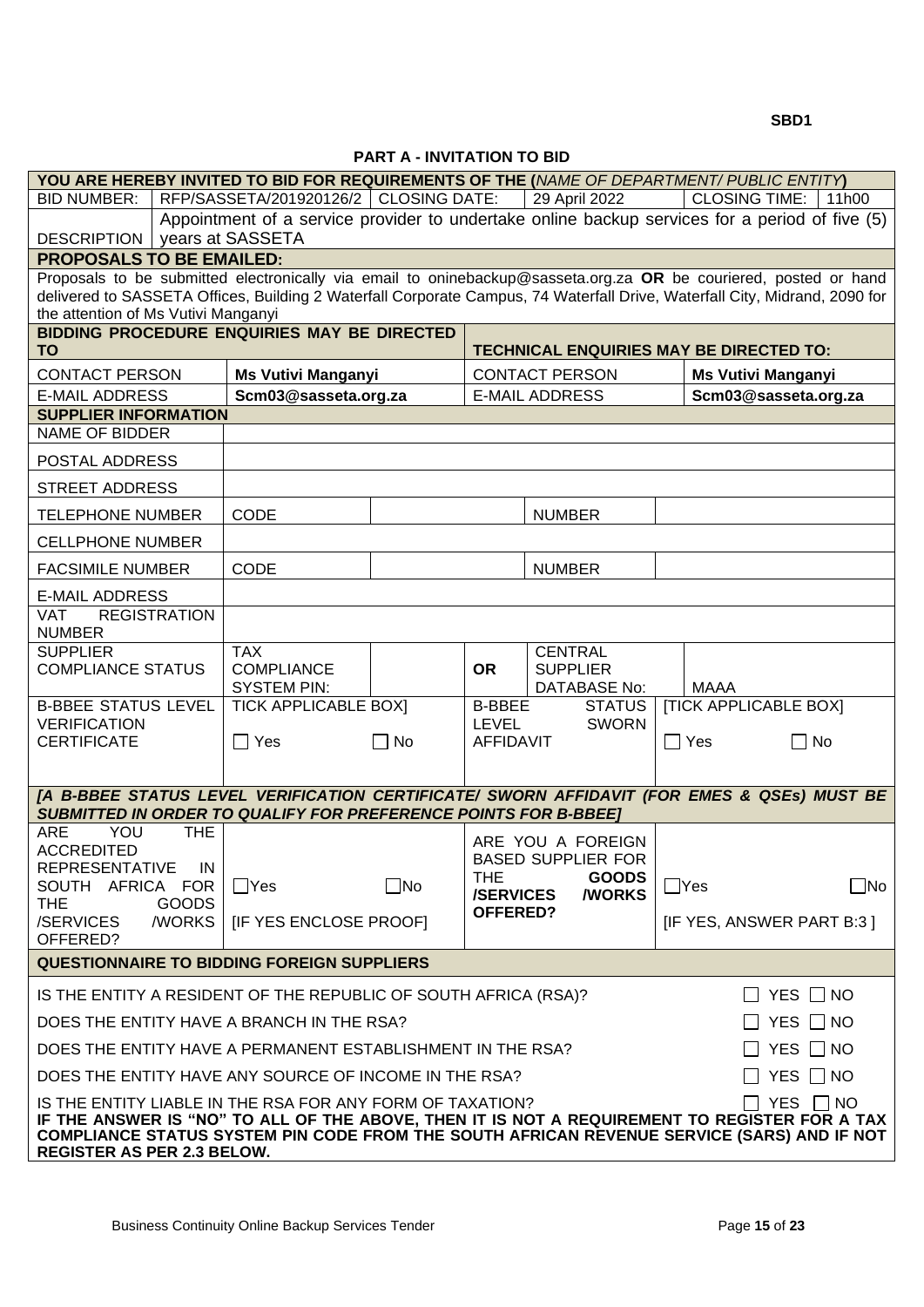#### **PART B**

# **TERMS AND CONDITIONS FOR BIDDING**

|    | 1. BID SUBMISSION:                                                                                                                                                                                                                                      |
|----|---------------------------------------------------------------------------------------------------------------------------------------------------------------------------------------------------------------------------------------------------------|
|    | 1.1. BIDS MUST BE DELIVERED BY THE STIPULATED TIME TO THE CORRECT ADDRESS.<br>LATE BIDS WILL NOT BE ACCEPTED FOR CONSIDERATION.                                                                                                                         |
|    | 1.2. ALL BIDS MUST BE SUBMITTED ON THE OFFICIAL FORMS PROVIDED-(NOT TO BE RE-<br>TYPED) OR IN THE MANNER PRESCRIBED IN THE BID DOCUMENT.                                                                                                                |
|    | 1.3. THIS BID IS SUBJECT TO THE PREFERENTIAL PROCUREMENT POLICY FRAMEWORK<br>ACT, 2000 AND THE PREFERENTIAL PROCUREMENT REGULATIONS, 2017, THE<br>GENERAL CONDITIONS OF CONTRACT (GCC) AND, IF APPLICABLE, ANY OTHER<br>SPECIAL CONDITIONS OF CONTRACT. |
|    | 1.4. THE SUCCESSFUL BIDDER WILL BE REQUIRED TO FILL IN AND SIGN A WRITTEN<br><b>CONTRACT FORM (SBD7).</b>                                                                                                                                               |
| 2. | <b>TAX COMPLIANCE REQUIREMENTS</b>                                                                                                                                                                                                                      |
|    | 2.1 BIDDERS MUST ENSURE COMPLIANCE WITH THEIR TAX OBLIGATIONS.                                                                                                                                                                                          |
|    | 2.2 BIDDERS ARE REQUIRED TO SUBMIT THEIR UNIQUE PERSONAL IDENTIFICATION<br>NUMBER (PIN) ISSUED BY SARS TO ENABLE THE ORGAN OF STATE TO VERIFY THE<br>TAXPAYER'S PROFILE AND TAX STATUS.                                                                 |
|    | 2.3 APPLICATION FOR TAX COMPLIANCE STATUS (TCS) PIN MAY BE MADE VIA E-FILING<br>THROUGH THE SARS WEBSITE WWW.SARS.GOV.ZA.                                                                                                                               |
|    | 2.4 BIDDERS MAY ALSO SUBMIT A PRINTED TCS CERTIFICATE TOGETHER WITH THE BID.                                                                                                                                                                            |
|    | 2.5 IN BIDS WHERE CONSORTIA / JOINT VENTURES / SUB-CONTRACTORS ARE INVOLVED,<br>EACH PARTY MUST SUBMIT A SEPARATE TCS CERTIFICATE / PIN / CSD NUMBER.                                                                                                   |
|    | 2.6 WHERE NO TCS IS AVAILABLE BUT THE BIDDER IS REGISTERED ON THE CENTRAL<br>SUPPLIER DATABASE (CSD), A CSD NUMBER MUST BE PROVIDED.                                                                                                                    |
|    | 2.7 NO BIDS WILL BE CONSIDERED FROM PERSONS IN THE SERVICE OF THE STATE,<br>COMPANIES WITH DIRECTORS WHO ARE PERSONS IN THE SERVICE OF THE STATE, OR<br>CLOSE CORPORATIONS WITH MEMBERS PERSONS IN THE SERVICE OF THE STATE."                           |
|    | NB: FAILURE TO PROVIDE / OR COMPLY WITH ANY OF THE ABOVE PARTICULARS MAY                                                                                                                                                                                |

# **RENDER THE BID INVALID**.

| <b>NAME OF SIGNATORY</b>    |  |
|-----------------------------|--|
| <b>SIGNATURE OF BIDDER:</b> |  |

**N/B**.: If a Company has one director as listed on CSD, the one Director to sign these documents on behalf of the Company. Any other member of the Company will require a Company Resolution to be attached to this submission signed by the duly Authorised Director.

**N/B.:** If the Company has more than one Director as listed on CSD, a signed Company Resolution to be attached to confirm that the one Director can sign on behalf of the Company. Any other member of the Company will require a Company Resolution to be attached to this submission signed by the duly Authorised Directors.

| <b>CAPACITY UNDER WHICH THIS BID IS SIGNED:</b>                |  |
|----------------------------------------------------------------|--|
| (Proof of authority must be submitted e.g. company resolution) |  |

**DATE:** …………………………………………...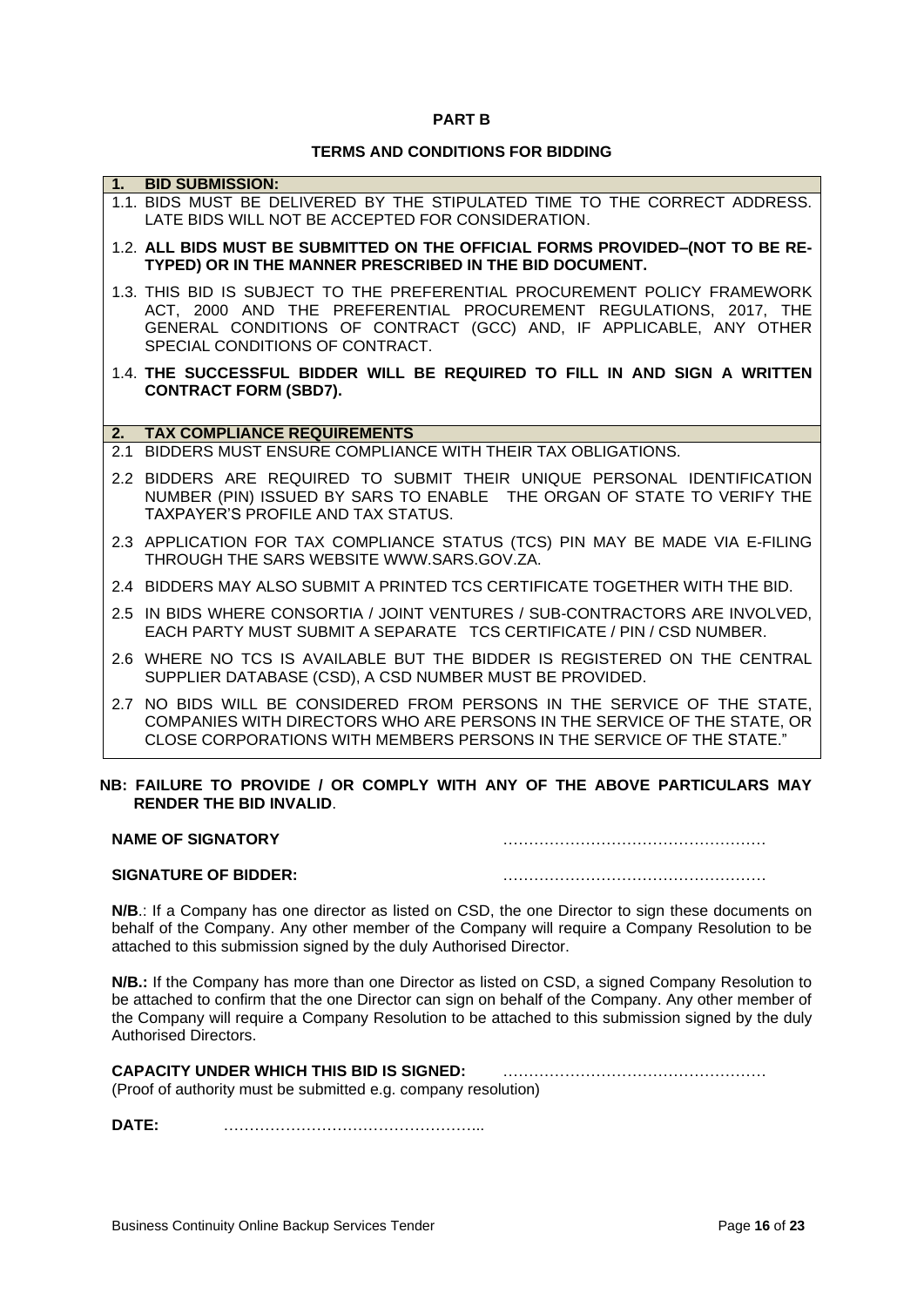#### **PRICING SCHEDULE (Professional Services)**

NAME OF BIDDER: …………………………… BID NO.: **RFP/SASSETA/201920126/2**

CLOSING TIME: **11h00** CLOSING DATE: **29 April 2022**

# OFFER TO BE VALID FOR **90** DAYS FROM THE CLOSING DATE OF BID.

| <b>ITEM</b> | <b>BID PRICE IN RSA CURRENCY</b><br><b>DESCRIPTION</b> |
|-------------|--------------------------------------------------------|
| <b>NO</b>   | **(ALL APPLICABLE TAXES INCLUDED)                      |

1. The accompanying information must be used for the formulation of proposals.

2. **Bidders are required to indicate a ceiling price based on the total estimated time for completion of all phases and including all expenses inclusive of all applicable taxes for the project.** 

|              | <b>Description</b>                                                                                                                                 | <b>Cost Description)</b>                                 | <b>Total Costs</b> |
|--------------|----------------------------------------------------------------------------------------------------------------------------------------------------|----------------------------------------------------------|--------------------|
|              | <b>IMPLEMTEMENTATION AND INITIAL SETUP COSTS</b>                                                                                                   |                                                          |                    |
| A            | Infrastructure (Server and Networks) preparation and installation Once off cost for up to 40TB of initial R<br>and configurations (once off costs) | <b>DATA</b>                                              |                    |
| B            | Implementation – seeding and replication of data (once off costs)                                                                                  | Once off cost for up to 40TB of initial R<br><b>DATA</b> |                    |
| $\mathbf{C}$ | VEEAM Cloud connect license and replication (5 five years)                                                                                         | Once off cost                                            | R                  |
| D            | Failover configurations                                                                                                                            | Once off cost                                            | R                  |
| Е            | <b>TOTAL IMPLEMENTATION COSTS (A +B+C+D)</b>                                                                                                       |                                                          | $\mathsf{R}$       |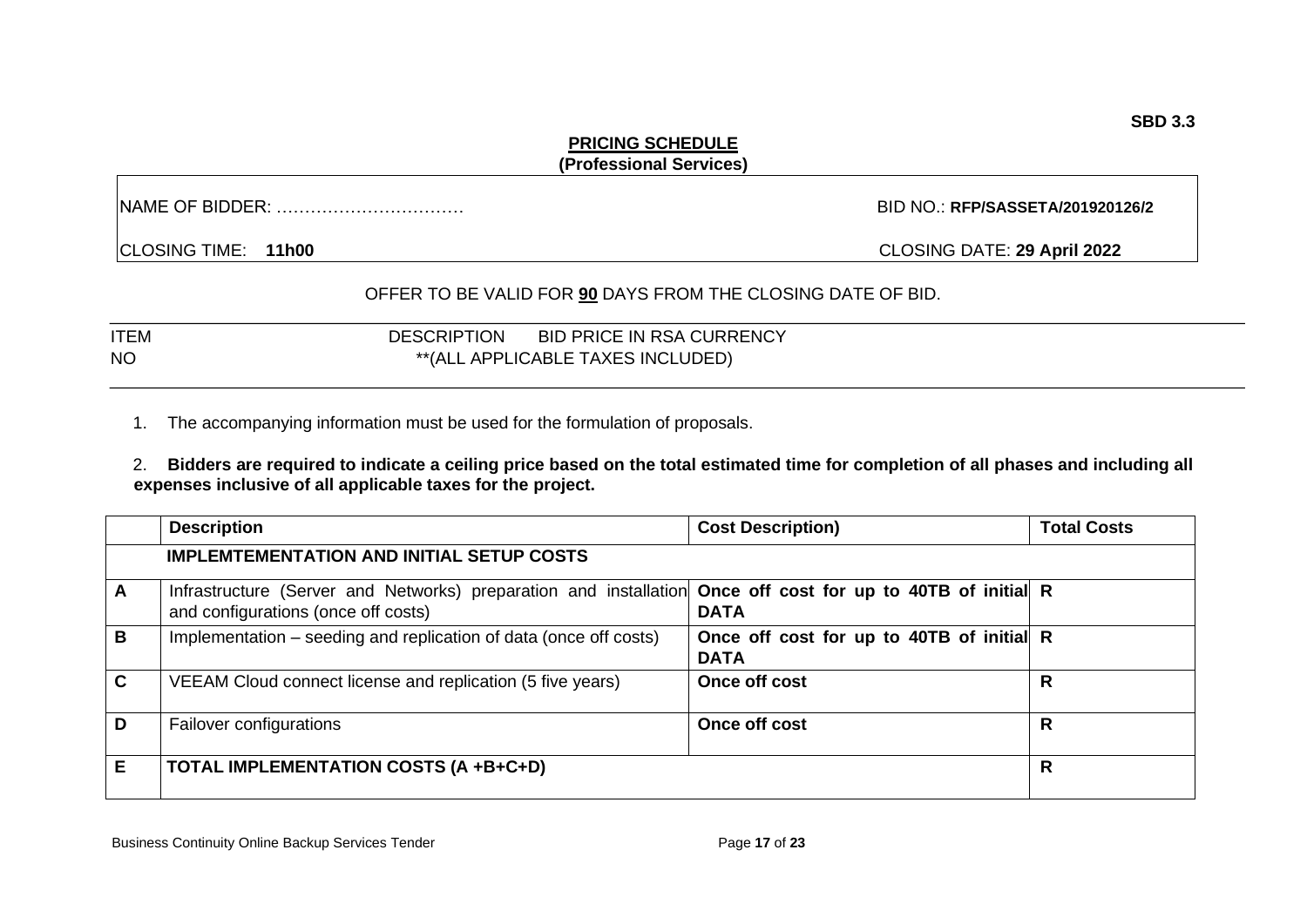|   | <b>MONTHLY DATA MANAGEMENT AND STORAGE COSTS</b>                |                               |   |  |
|---|-----------------------------------------------------------------|-------------------------------|---|--|
|   | <b>REPLICATION AND DATA MANAGEMENT</b>                          |                               |   |  |
|   | Replication Management (Daily Checks) - Support Level Agreement | <b>40TB OF DATA PER MONTH</b> | R |  |
|   | <b>CLOUD SYNC AND STORAGE</b>                                   |                               |   |  |
| G | Cloud Sync per TB (actual cloud usage)                          | <b>40TB OF DATA PER MONTH</b> | R |  |
| н | <b>IPSEC</b> tunnel link                                        |                               | R |  |
|   | <b>TOTAL MONTHLY COSTS (F+G+H)</b>                              |                               | R |  |

| <b>AD-HOC STORAGE COSTS</b> |  |                      |    |
|-----------------------------|--|----------------------|----|
| <b>FAILOVER OPTION</b>      |  |                      |    |
| Bi-annual failover tests    |  | <b>RATE PER HOUR</b> | '' |
|                             |  |                      |    |

|  | <b>I. TOTAL ANNUAL COSTS FOR Y1: R</b> | $(I \times 12)$ |  |  |
|--|----------------------------------------|-----------------|--|--|
|--|----------------------------------------|-----------------|--|--|

| <b>J. TOTAL ANNUAL COSTS FOR Y2: R</b> |  |
|----------------------------------------|--|
|----------------------------------------|--|

| K. TOTAL ANNUAL COSTS FOR Y3: R |  |
|---------------------------------|--|
|---------------------------------|--|

**L.** TOTAL ANNUAL COSTS FOR Y4: **R \_\_\_\_\_\_\_\_\_\_\_\_\_\_\_\_\_\_\_\_\_\_\_\_\_\_\_**

**M.** TOTAL ANNUAL COSTS FOR Y5: **R \_\_\_\_\_\_\_\_\_\_\_\_\_\_\_\_\_\_\_\_\_\_\_\_\_\_\_**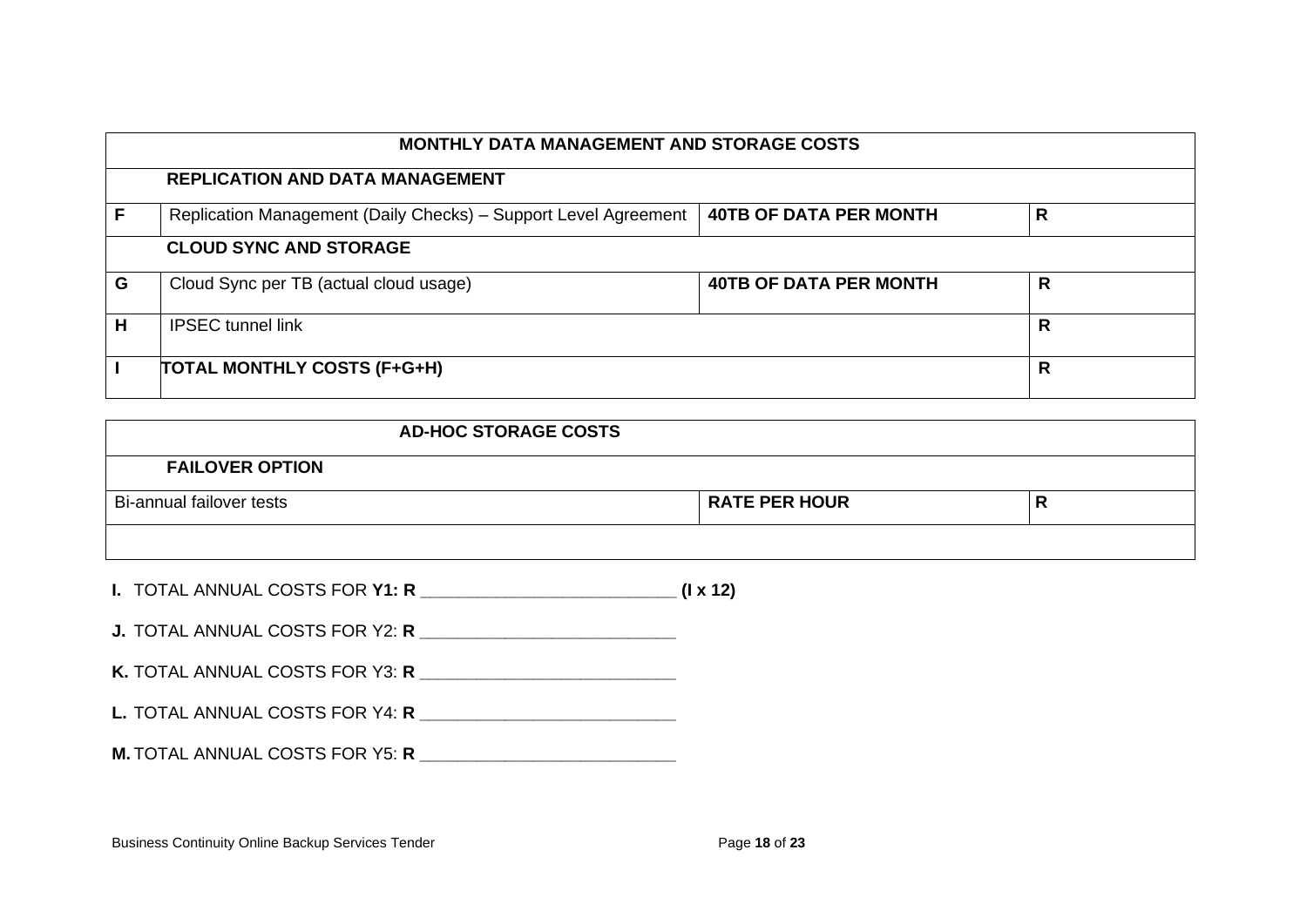# **CONTRACT COSTS = TOTAL IMPLEMENTATION COSTS (D) + TOTAL CONTRACT RECURRING COST (I TO M)**

| $= R$ | . R………………………………………………………(TOTAL QUOTATION AMOUNT – incl. VAT FOR A PERIOD OF FIVE (5) YEARS) |
|-------|---------------------------------------------------------------------------------------------|
|-------|---------------------------------------------------------------------------------------------|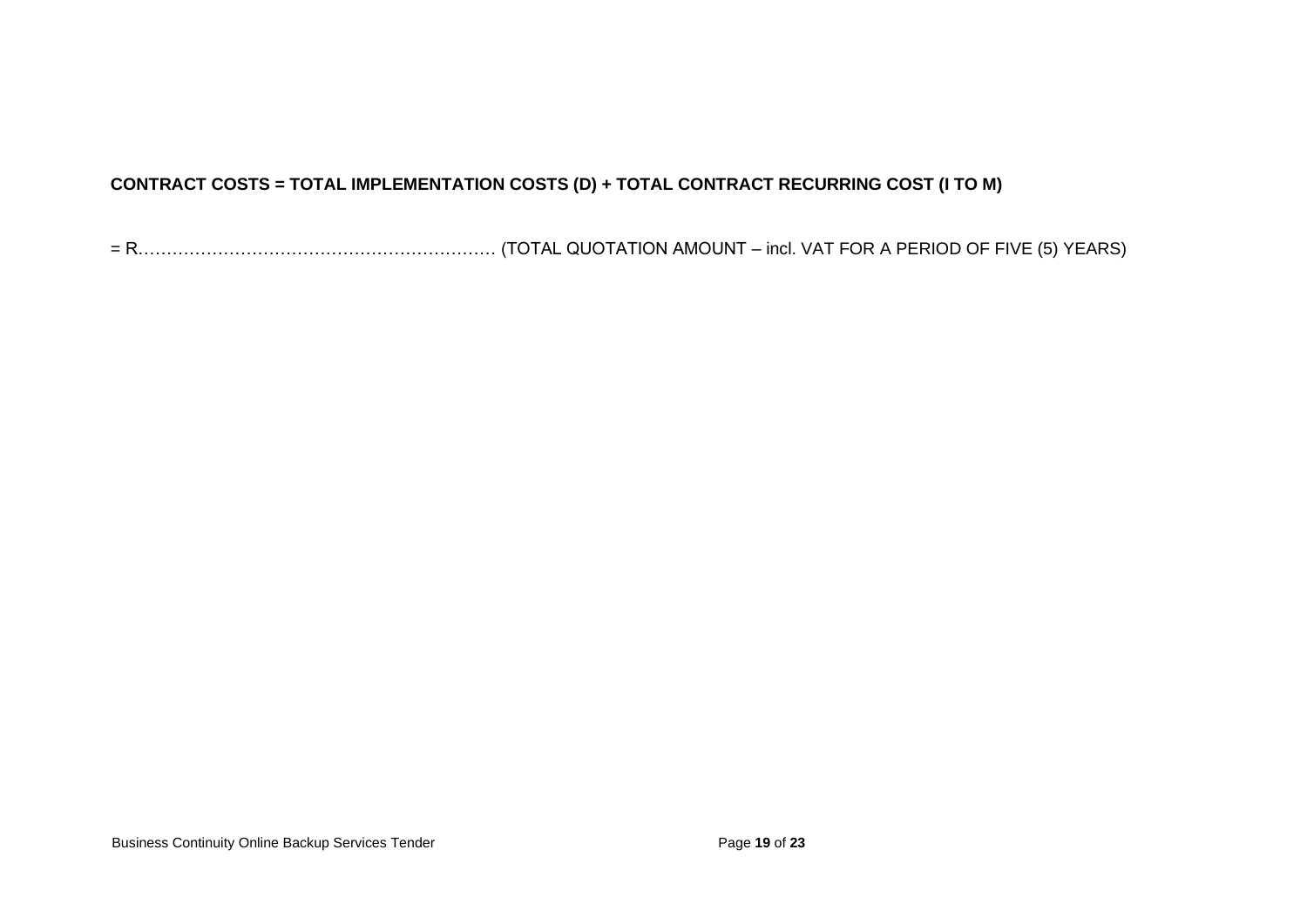Bidders are to complete the names and surnames of the proposed team on this assignment and ensure that comprehensive CVs of this member is attached to the proposal as follows:

| NO. | <b>ROLE IN THE TEAM</b>            | <b>NAME AND SURNAME</b><br>(Bidders to indicate one (1) name<br>per role below. | <b>CV</b><br>IS<br>THE<br><b>ATTACHED</b><br>(circle<br>the<br>response<br>below) | THE.<br>IS.<br><b>CERTIFICATE</b><br><b>ATTACHED</b><br>(circle<br>the<br>response below) |
|-----|------------------------------------|---------------------------------------------------------------------------------|-----------------------------------------------------------------------------------|-------------------------------------------------------------------------------------------|
|     | X Project manager/<br>Team manager |                                                                                 | Yes/No                                                                            | Yes/No                                                                                    |
| 2.  | Technical<br>team<br>member        |                                                                                 | Yes/No                                                                            | Yes/No                                                                                    |
| 3.  | Technical<br>team<br>member        |                                                                                 | Yes/No                                                                            | Yes/No                                                                                    |

**……………………………………. ....…………………………………** Signature Date **Date** 

**……………………………………. ………………………..................**

**Position** Name of bidder

**(To be signed by a duly Authorised Delegate. A signed Company Resolution to be submitted).**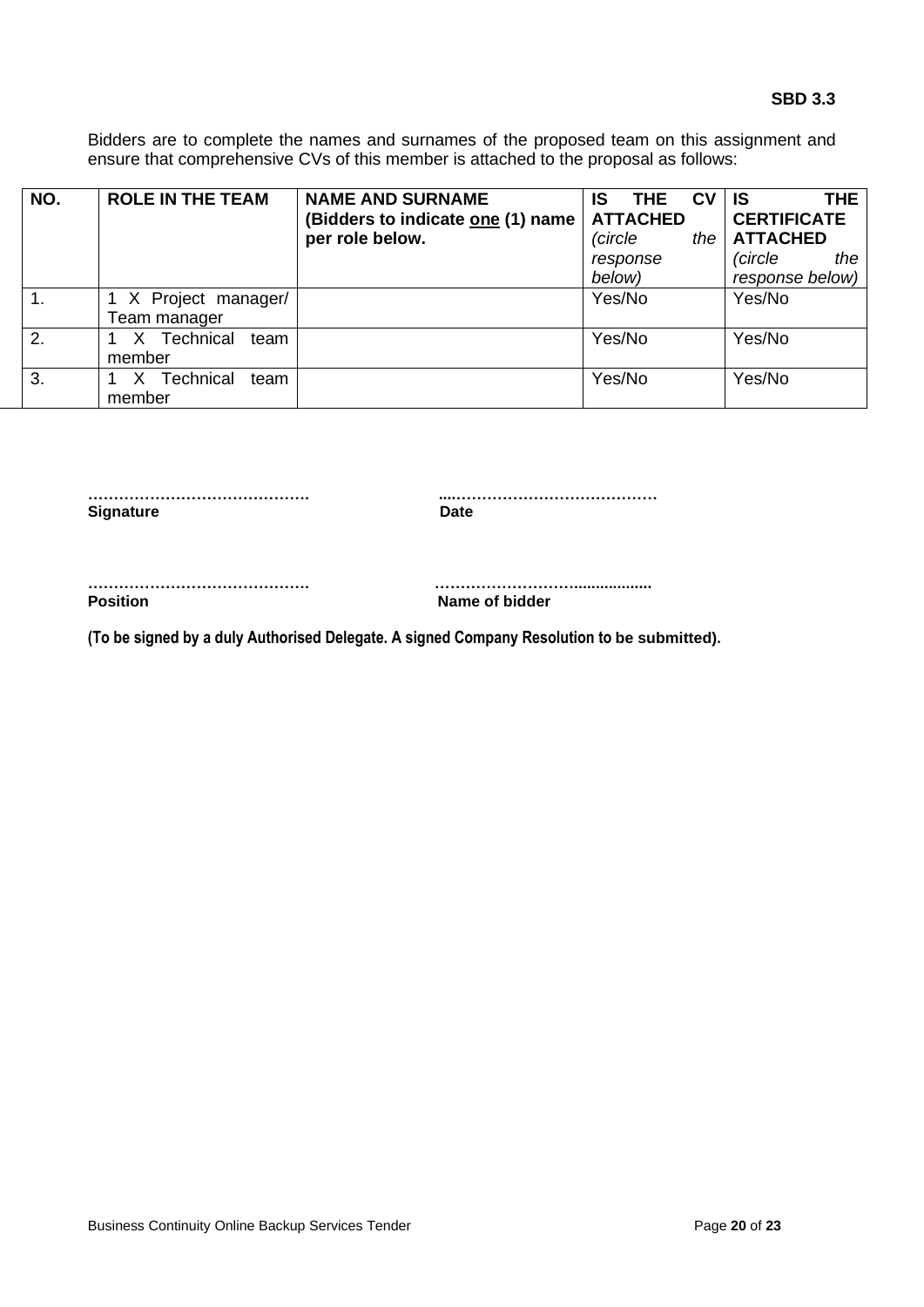#### **BIDDER'S DISCLOSURE**

# **1. PURPOSE OF THE FORM**

Any person (natural or juristic) may make an offer or offers in terms of this invitation to bid. In line with the principles of transparency, accountability, impartiality, and ethics as enshrined in the Constitution of the Republic of South Africa and further expressed in various pieces of legislation, it is required for the bidder to make this declaration in respect of the details required hereunder.

Where a person/s are listed in the Register for Tender Defaulters and / or the List of Restricted Suppliers, that person will automatically be disqualified from the bid process.

#### **2. Bidder's declaration**

- 2.1 Is the bidder, or any of its directors / trustees / shareholders / members / partners or any person having a controlling interest1 in the enterprise, employed by the state? **YES/NO**
- 2.1.1 If so, furnish particulars of the names, individual identity numbers, and, if applicable, state employee numbers of sole proprietor/ directors / trustees / shareholders / members/ partners or any person having a controlling interest in the enterprise, in table below.

| <b>Full Name</b> | <b>Identity Number</b> | <b>Name</b><br><b>State</b><br>o <sub>f</sub><br>institution |  |
|------------------|------------------------|--------------------------------------------------------------|--|
|                  |                        |                                                              |  |
|                  |                        |                                                              |  |
|                  |                        |                                                              |  |
|                  |                        |                                                              |  |
|                  |                        |                                                              |  |
|                  |                        |                                                              |  |
|                  |                        |                                                              |  |
|                  |                        |                                                              |  |
|                  |                        |                                                              |  |

- 2.2 Do you, or any person connected with the bidder, have a relationship with any person who is employed by the procuring institution? **YES/NO**
- 2.2.1 If so, furnish particulars: ……………………………………………………………………………………  $\mathcal{L}^{\text{max}}$
- 2.3 Does the bidder or any of its directors / trustees / shareholders / members / partners or any person having a controlling interest in the enterprise have any interest in any other related enterprise whether or not they are bidding for this contract? **YES/NO**
- 2.3.1 If so, furnish particulars: ……………………………………………………………………………. …………………………………………………………………………….

<sup>1</sup> the power, by one person or a group of persons holding the majority of the equity of an enterprise, alternatively, the person/s having the deciding vote or power to influence or to direct the course and decisions of the enterprise.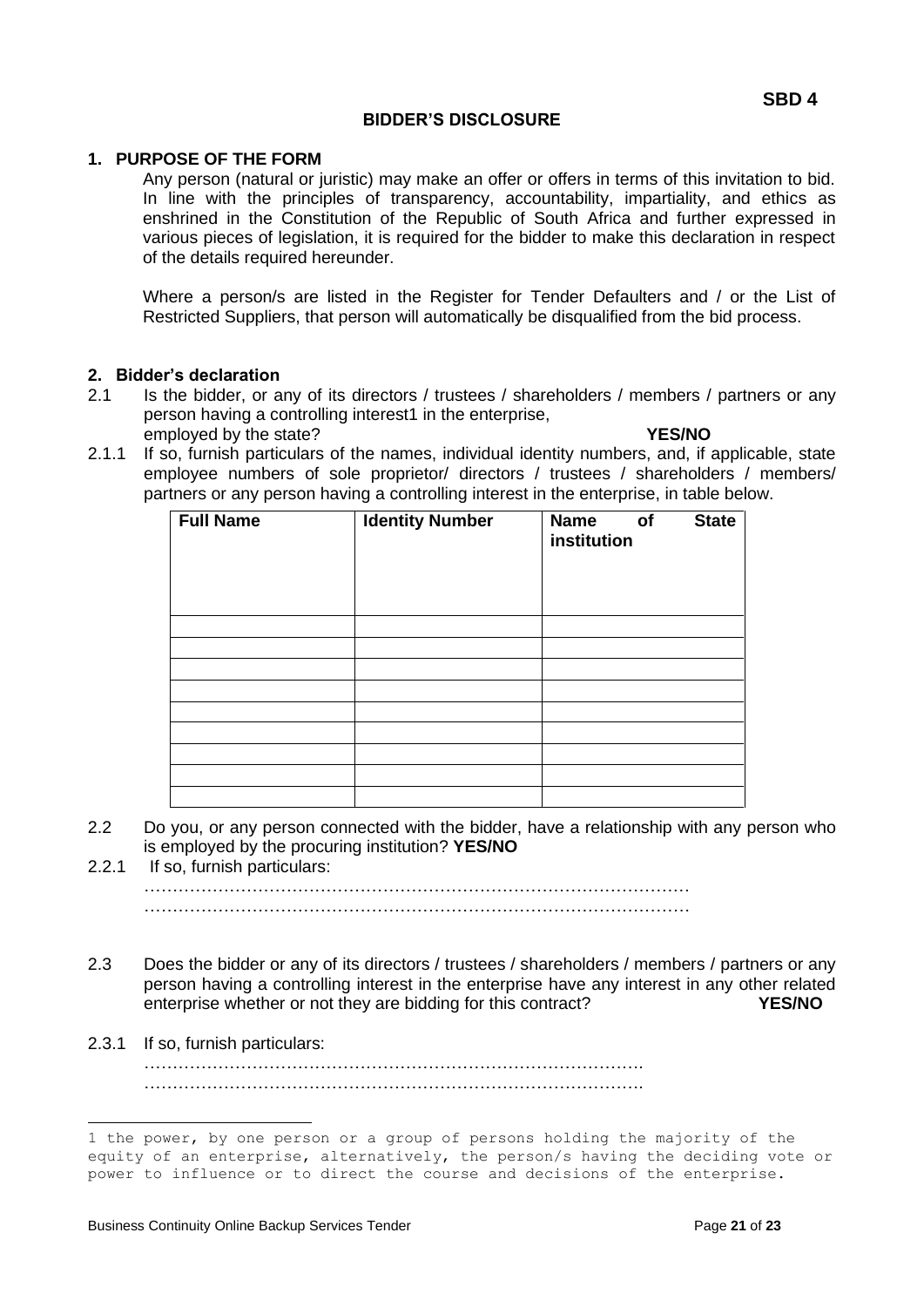#### **3 DECLARATION**

I, the undersigned, (name)……………………………………………………………………. in submitting the accompanying bid, do hereby make the following statements that I certify to be true and complete in every respect:

- 3.1 I have read and I understand the contents of this disclosure;
- 3.2 I understand that the accompanying bid will be disqualified if this disclosure is found not to be true and complete in every respect;
- 3.3 The bidder has arrived at the accompanying bid independently from, and without consultation, communication, agreement or arrangement with any competitor. However, communication between partners in a joint venture or consortium2 will not be construed as collusive bidding.
- 3.4 In addition, there have been no consultations, communications, agreements or arrangements with any competitor regarding the quality, quantity, specifications, prices, including methods, factors or formulas used to calculate prices, market allocation, the intention or decision to submit or not to submit the bid, bidding with the intention not to win the bid and conditions or delivery particulars of the products or services to which this bid invitation relates.
- 3.4 The terms of the accompanying bid have not been, and will not be, disclosed by the bidder, directly or indirectly, to any competitor, prior to the date and time of the official bid opening or of the awarding of the contract.
- 3.5 There have been no consultations, communications, agreements or arrangements made by the bidder with any official of the procuring institution in relation to this procurement process prior to and during the bidding process except to provide clarification on the bid submitted where so required by the institution; and the bidder was not involved in the drafting of the specifications or terms of reference for this bid.
- 3.6 I am aware that, in addition and without prejudice to any other remedy provided to combat any restrictive practices related to bids and contracts, bids that are suspicious will be reported to the Competition Commission for investigation and possible imposition of administrative penalties in terms of section 59 of the Competition Act No 89 of 1998 and or may be reported to the National Prosecuting Authority (NPA) for criminal investigation and or may be restricted from conducting business with the public sector for a period not exceeding ten (10) years in terms of the Prevention and Combating of Corrupt Activities Act No 12 of 2004 or any other applicable legislation.

I CERTIFY THAT THE INFORMATION FURNISHED IN PARAGRAPHS 1, 2 and 3 ABOVE IS CORRECT.

I ACCEPT THAT THE STATE MAY REJECT THE BID OR ACT AGAINST ME IN TERMS OF PARAGRAPH 6 OF PFMA SCM INSTRUCTION 03 OF 2021/22 ON PREVENTING AND COMBATING ABUSE IN THE SUPPLY CHAIN MANAGEMENT SYSTEM SHOULD THIS DECLARATION PROVE TO BE FALSE.

Signature Date Date

……………………………… ……………………………………………… Position **Name of bidder** 

Business Continuity Online Backup Services Tender Page **22** of **23**

<sup>2</sup> Joint venture or Consortium means an association of persons for the purpose of combining their expertise, property, capital, efforts, skill and knowledge in an activity for the execution of a contract.